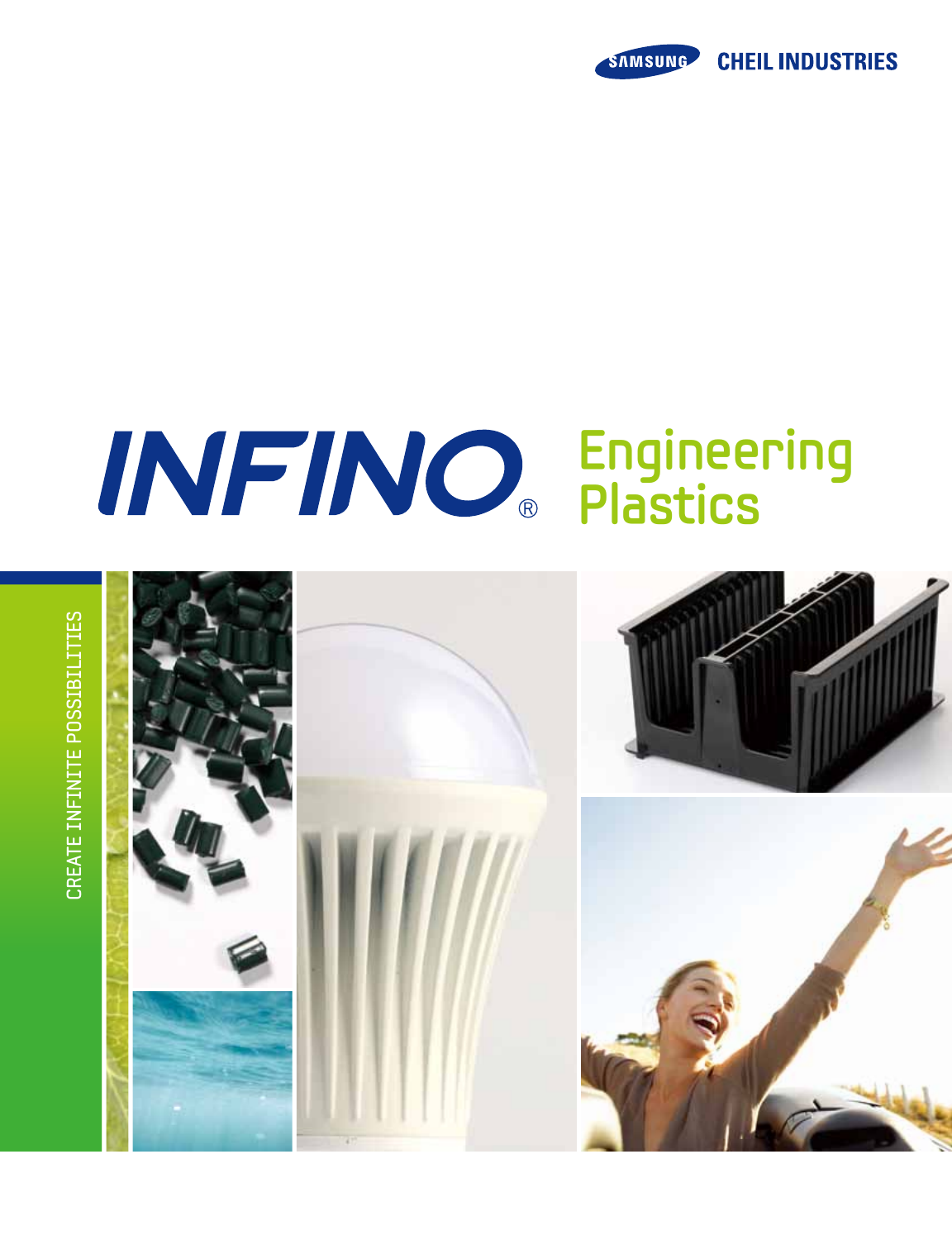#### **Contents**

*INFINO*® EP Overview 03 Product Portfolio 04 Product 05 Product Selection Guide 11 Total Solution Platform 18 Global Network 19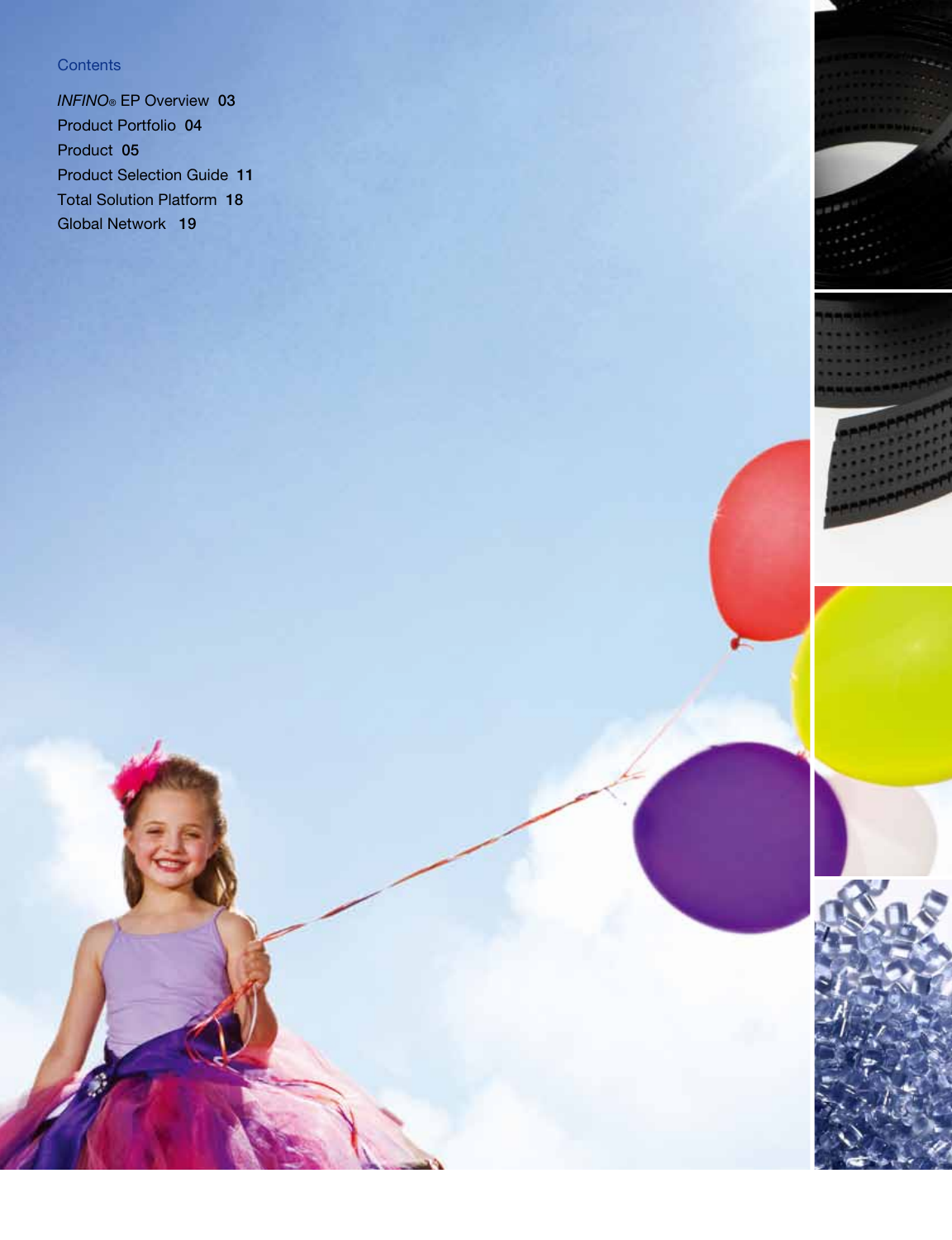

### **INFINO**® Engineering Plastics

of Samsung Cheil Industries is made by combining traditional polymer with its progressive performance and technology. This material is used for new emerging applications such as LED Reflector, SMT connector, HDD and automotive components which need high heat resistance, heat transmission and high strength.







### $INFINO_{\circledcirc}$  EP range comprises:

- High heat resistant materials
- Thermally conductive materials
- Electrically conductive materials (CNT composite)
- Super structure materials
- Thermoplastic elastomers (TPEs)
- Automotive materials

#### $INFINO_{\circledcirc}$  EP provides:

- Thermal stability
- Dimensional stability
- Versatile electrical conductivity
- Contamination-proof during process
- Superior strength
- Design flexibility
- Light weight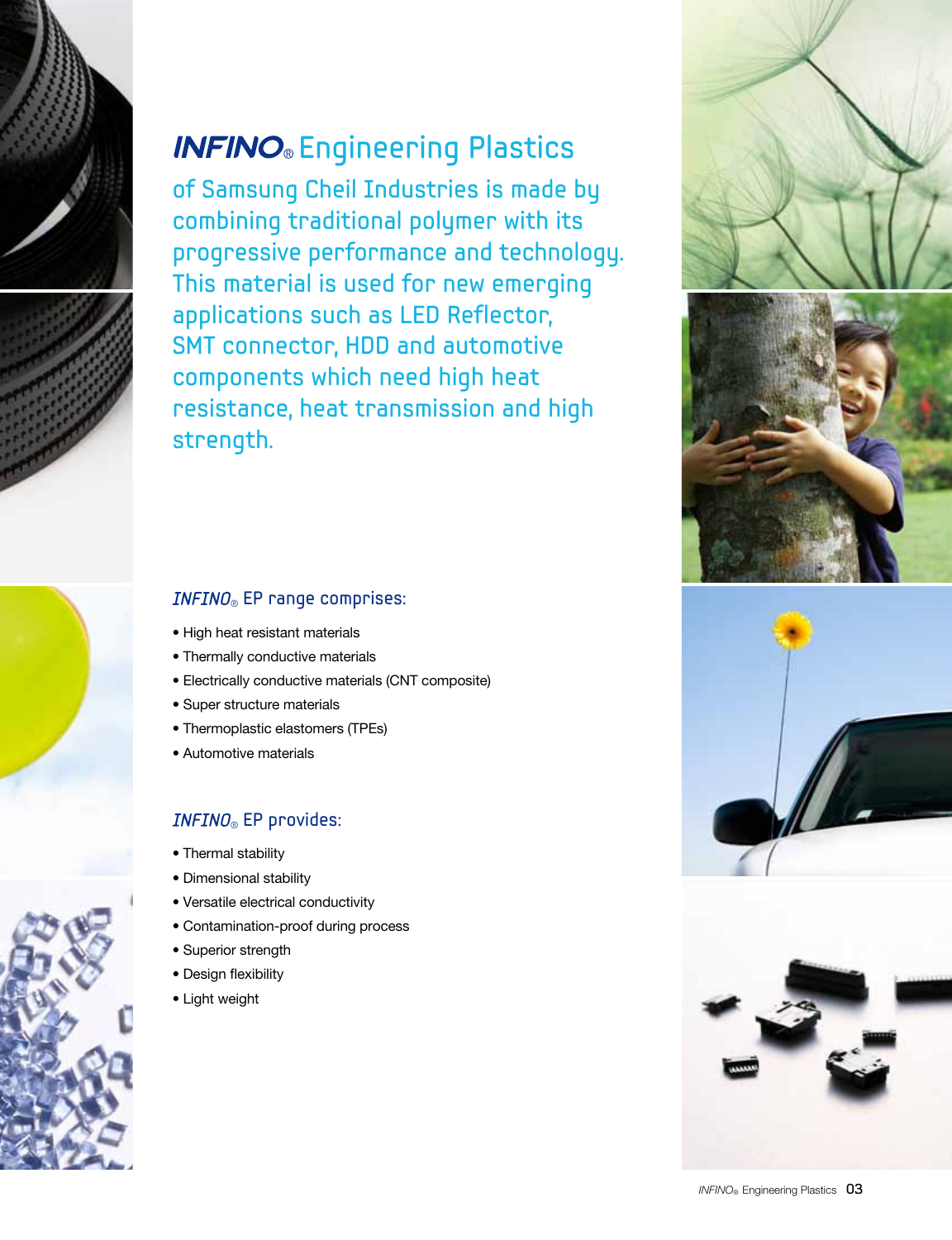## Product Portfolio

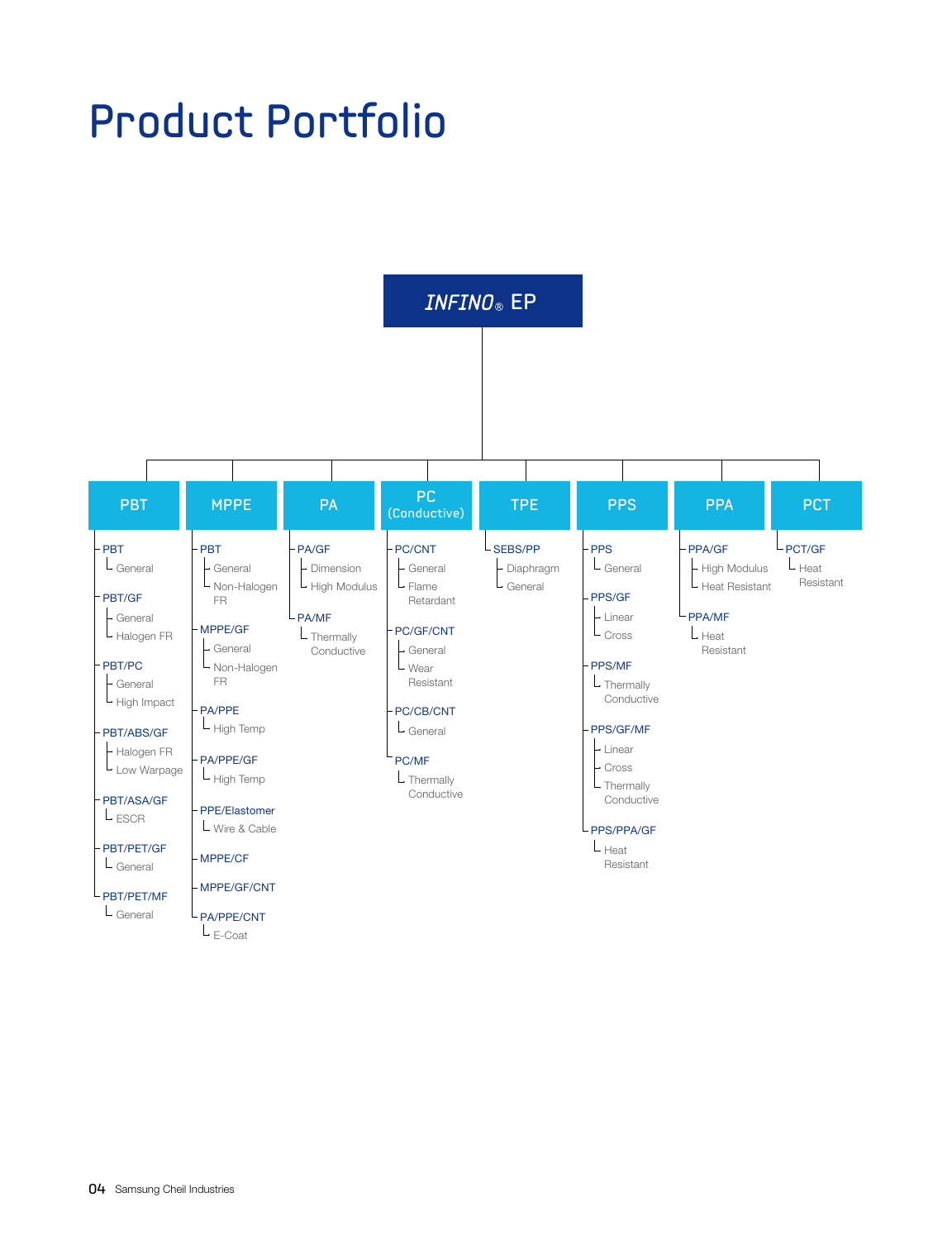### High Heat Resistant Materials **INFINO®** EP

*INFINO*® heat resistant series are a family of semiaromatic polyamides that are suitable for a wide range of high performance applications in the automotives, electrical & electronic, Industrial & consumer industries.



#### Key Benefits

#### • LED Reflector

- Low water absorption
- Low reflectance drop and yellow index increase
- Long term reliability
- Non Halogen FR Connector Solution
- Low metal mold corrosion due to low FR agent
- Excellent thermal properties
- Eco-friendly (NH flammability)
- Surface mount (SMT) compatibility (Blistering resistance)

#### **APPLICATIONS**

- LED: Reflector
- Connector: for SMT
- LCD TV: CCFL socket

#### Product Line-Up

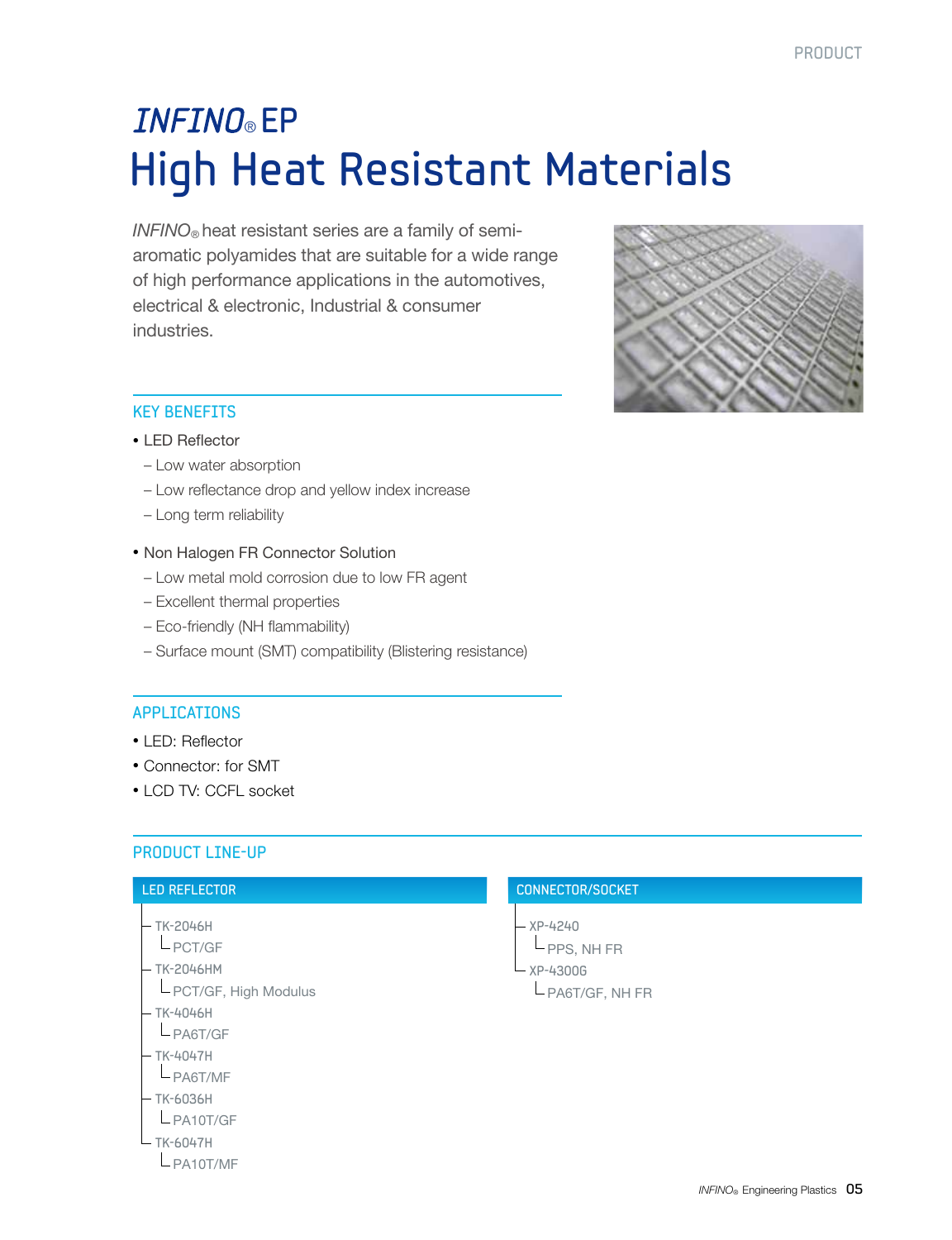### Thermally Conductive Materials **INFINO®** EP

Our thermally conductive composite has outstanding heat transfer performance compared to the conventional plastic materials. It is lighter than metal and it can realize complex design freely.

#### Key Benefits

• Excellent design freedom, processability and light weight vs. typical metal





#### **APPLICATIONS**

- LED light lamp and tube: Heat sink
- ODD: Pick up base

#### Product Line-Up

#### Electrically Conductive

XK-2307 PPS Base, 7W/mk

#### Electrically Insulating

- XI-4208
- PA Base, 8W/mk
- XI-2008F
- L PPS Base, 8W/mk, UL94 V0

#### HK-1104

L PC Base, 4W/mk, UL94 V0 L-tube, Extrusion Grade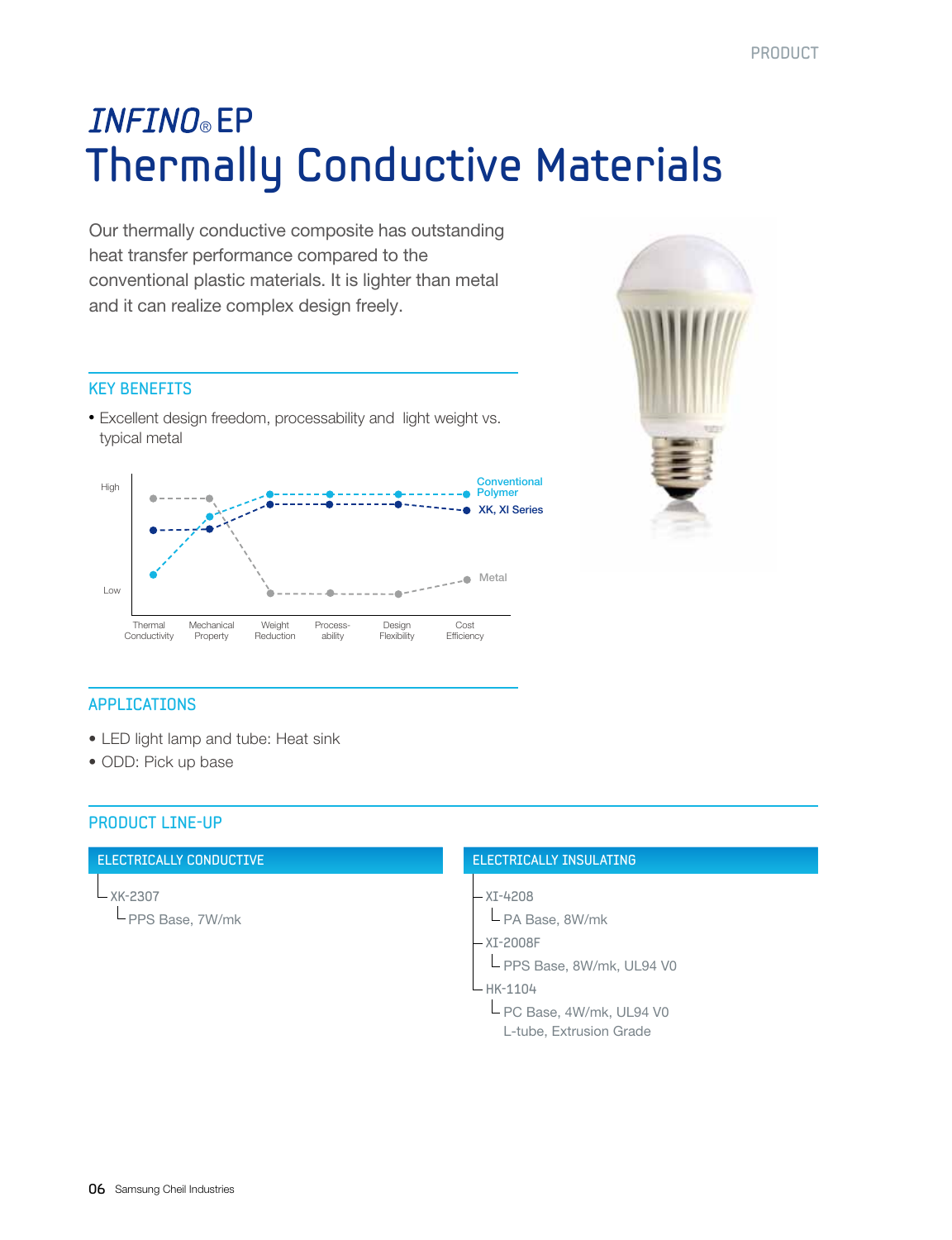### Super Structural Materials **INFINO®** EP

Reinforced thermoplastics are composite material made of a polymer matrix supplemented with fibers and special fillers. *INFINO*® EP MK series are an excellent alternative to metal in applications where strength, toughness and EMI shielding property are important.



#### Key Benefits

- Replace with metal: Weight reduction and hardness
- Reduce processing costs and increase system efficiency
- Part design consolidation for overall cost reduction

#### **APPLICATIONS**

- IT: Bracket housing
- Security camera: Camera cover
- ODD: All-in-one frame base
- Automotive: Battery pack

#### Product Line-Up

| <b>SFRT</b>                                                                                                                                                                                                               |                                                                                                                                                                        | <b>LFRT</b>                                                |
|---------------------------------------------------------------------------------------------------------------------------------------------------------------------------------------------------------------------------|------------------------------------------------------------------------------------------------------------------------------------------------------------------------|------------------------------------------------------------|
| $-$ PPS Base<br>- XP-2130A<br>LPPS/GF30<br>(Wear Resistant)<br>$-$ XP-2140C<br>LPPS/GF40<br>(Cross)<br>- XP-2165M<br>LPPS/GF/MF65<br>- XP-2165BM<br>LPPS/GF/MF65<br>(Low Flash)<br>– XP-2165MC<br>LPPS/GF/MF65<br>(Cross) | General<br>$-NH-8310$<br>$L$ MPPE/GF30<br>(ODD Tray)<br>-MKD-1016<br>$-PAG6/GF55, 15GPa$<br>- MKD-1017<br>$L$ PA66/GF70, 25GPa<br>$- XF - 4150$<br>$-PAGT/GF50, 15GPa$ | └ General<br>$-MKD-1015$<br>$-PAG6/LGF50$<br>(High Impact) |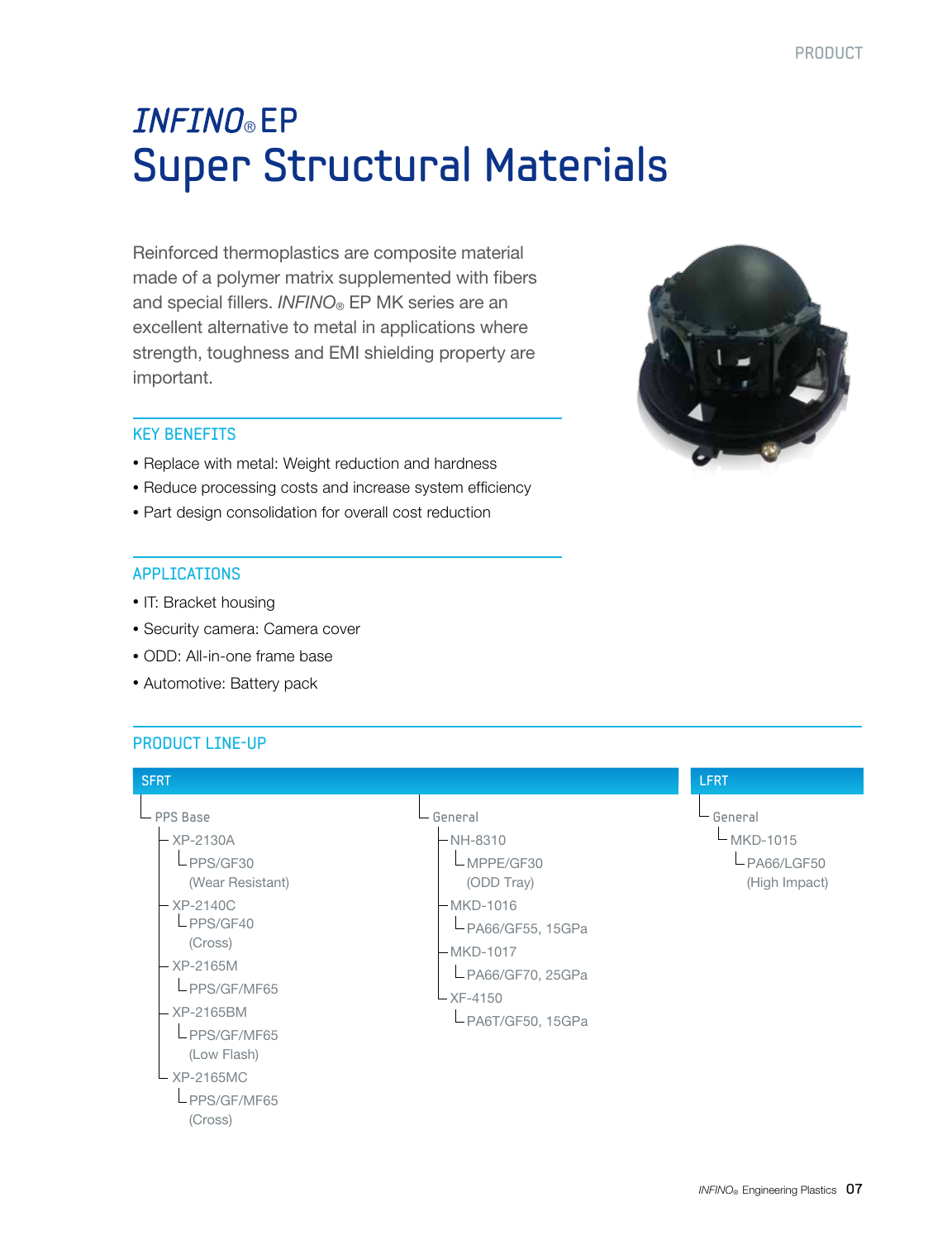### Electrically Conductive Materials **INFINO®** EP

Our electrically conductive CNT composite realizes well balanced mechanical-electrical property with the excellent CNT dispersion technology, which can shorten the decay time using electrical conductivity control.



#### Key Benefits

- Well balanced material property
- Good surface finish
- Lower risk of particle and vapor contamination
- Excellent electrostatic discharge (ESD) performance
- Good & wide-range electrical conductivity



#### **APPLICATIONS**

- HDD: Bracket damper
- Printer: Roller bush
- ATM: Money path
- Automotive: Fuel door, Fender(E-coat)

#### PRODUCT LINE-UP

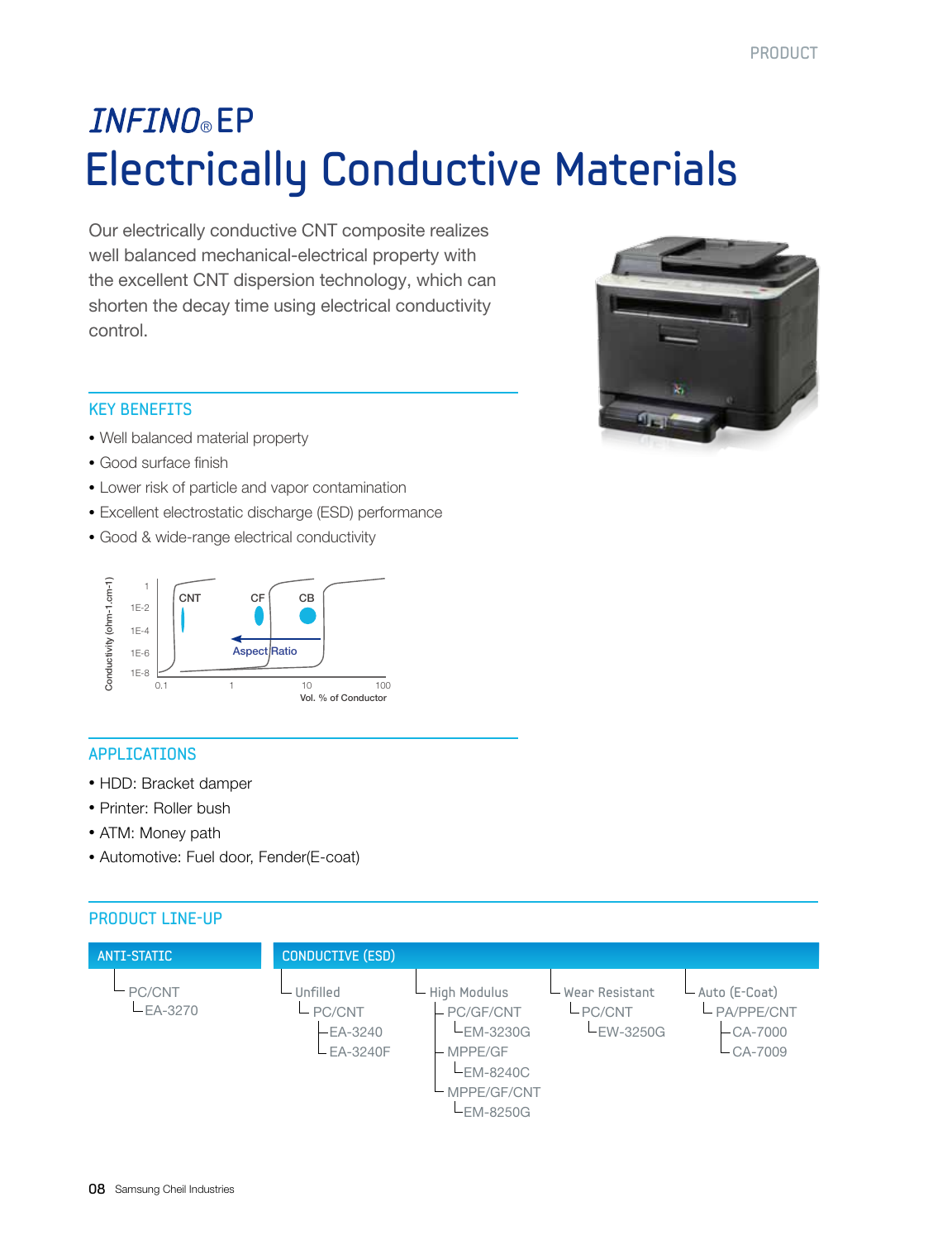### Thermoplastic Eastomers (TPEs) **INFINO®** EP

TPEs (ThermoPlastic Elastomers) are a class of copolymers or a physical mix of polymers (usually a plastic and a rubber) which consist of materials with both thermoplastic and elastomeric properties. While most elastomers are thermosets, thermoplastics are in contrast relatively easy to use in manufacturing.

#### Key Benefits

• TPEs comparison to conventional rubber or thermoset TPE Rubber Specific Gravity **Low** Low High Recyclable  $\begin{array}{ccc} \sim & 0 & \sim & \end{array}$  X Processing **Extrusion, Injection** Compression Color Variation  $\begin{array}{ccc} & & 0 & & \end{array}$   $\begin{array}{ccc} \times & & \end{array}$ 

Material Cost  $\qquad \qquad$  High  $\qquad \qquad$  Low Total System Cost | Low Low High



#### **APPLICATIONS**

• Washing machine: Diaphragm

#### **PRODUCT**

#### SEBS/PP

 EK-1045 Hardness 42A, Non-Glycerin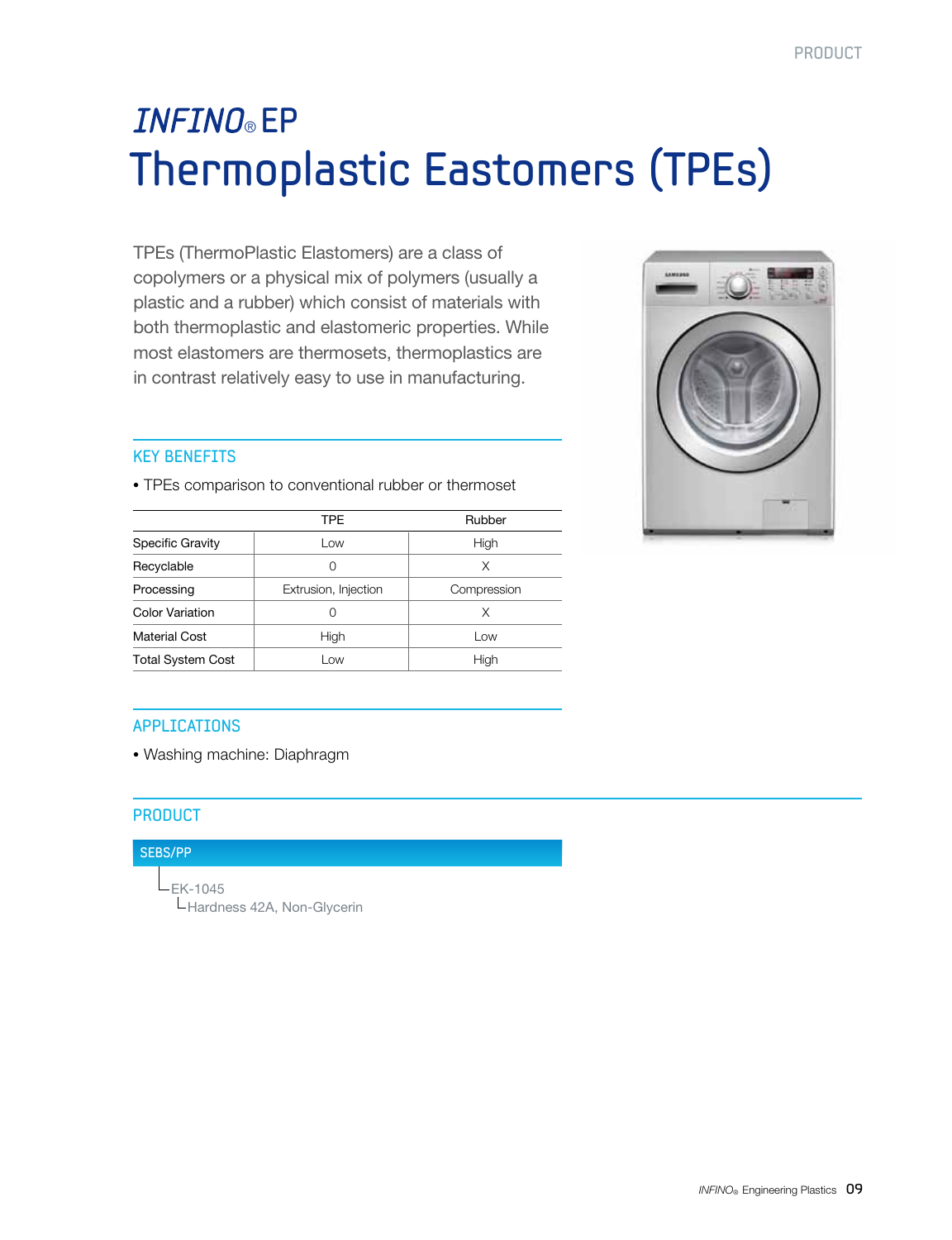### Automotive Materials **INFINO®** EP

#### Product Line-Up

#### **EXTERIOR**

Mirror Base Plate

 PBT/PET/GF30%  $L_{AR-6308}$ PBT/PET/GF50%

 $L_{AR-6508}$ 

Door Handle

PBT/PC

 $L_{AE-3060}$ 

#### Lighting

Head Lamp Bezel

PBT/PET/MF

ASF-9810F

Direct Al deposition, smooth surface

#### **STRUCTURE**

 Panorama Sunroof Frame L PBT/ASA/GF  $L_{AR-5300H}$ Fender & Fuel Filler Door

L PA/PPE/CNT for E-Coating

CA-7000, HDT 203˚C

 $\mathsf{\mathsf{L}}$  CA-7009, HDT 190 $^\circ$ C

 $\mathrel{\sqsubseteq}$  Bump beam & Energy absorber

L PBT/PC

 $L$  AE-3063I



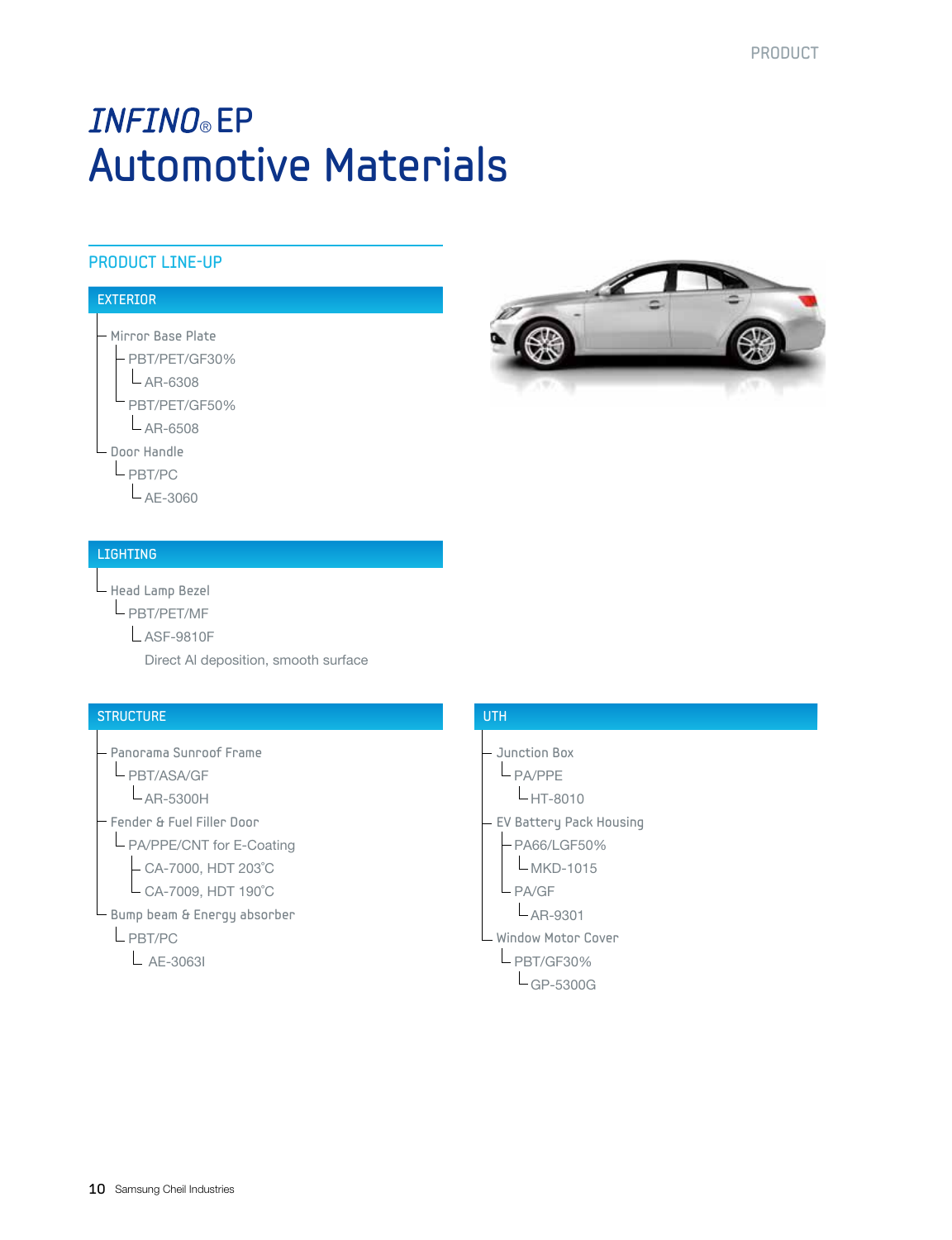|                                |                    |                          |                     |                 |                  |                 | <b>High Heat Resistant</b> |                        |                 |  |
|--------------------------------|--------------------|--------------------------|---------------------|-----------------|------------------|-----------------|----------------------------|------------------------|-----------------|--|
|                                |                    |                          |                     |                 | <b>PCT</b>       | <b>PA BASED</b> |                            |                        |                 |  |
| Properties                     | <b>Test Method</b> | Condition                | Unit                | <b>TK-2046H</b> | <b>TK-2046HM</b> | <b>XP-4240</b>  | <b>TK-4046H</b>            | <b>TK-6036H</b>        | <b>TK-4047H</b> |  |
| PHYSICAL PROPERTIES            |                    |                          |                     |                 |                  |                 |                            |                        |                 |  |
| Specific Gravity               | ASTM D792          | Natural Color            | g/cm <sup>3</sup>   | 1.6             | 1.61             | 1.55            | 1.56                       | 1.47                   | 1.58            |  |
| Water Absoption                | ASTM D570          |                          | $\%$                |                 |                  |                 |                            |                        |                 |  |
|                                | ASTM D1238         | 220°C, 10kg              | g/10min             |                 |                  |                 | $\,$ 5 $\,$                |                        |                 |  |
|                                | ASTM D1238         | 250°C, 2.16kg            | g/10min             |                 |                  |                 |                            |                        |                 |  |
| Melt Flow Index 1)             | ASTM D1238         | 250°C, 10kg              | g/10min             |                 |                  |                 |                            |                        |                 |  |
|                                | ASTM D1238         | 280°C, 10kg              | g/10min             |                 |                  |                 |                            |                        |                 |  |
|                                | ASTM D1238         | 300°C, 1.2KG             | g/10min             | 60              | 20               |                 |                            |                        |                 |  |
|                                | ASTM D1238         | 330°C, 5kg               | g/10min             |                 |                  |                 |                            | 50                     |                 |  |
|                                | ISO 1133           | 220°C, 10kg              | g/10min             |                 |                  |                 |                            |                        |                 |  |
|                                | ISO 1133           | 250°C, 10kg              | g/10min             |                 | 65.4 1)-A        |                 |                            |                        |                 |  |
|                                | ISO 1133           | 280°C, 10kg              | g/10min             |                 |                  |                 |                            |                        |                 |  |
|                                | <b>ISO 1133</b>    | 300°C, 2.16kg            | g/10min             |                 |                  |                 |                            | $50.4$ <sup>1)-D</sup> |                 |  |
| Mold Shrinkage                 | ASTM D955          |                          | $\%$                |                 |                  |                 |                            |                        |                 |  |
| <b>MECHANICAL PROPERTIES</b>   |                    |                          |                     |                 |                  |                 |                            |                        |                 |  |
|                                |                    |                          |                     |                 |                  |                 |                            |                        |                 |  |
|                                | ASTM D638          | 5mm/min                  | kgf/cm <sup>2</sup> | 630             | 620              | 1,300           | 1,000                      | 1,000                  | 700             |  |
| Tensile Strength at Yield 2)   | ASTM D638          | 50mm/min                 | kgf/cm <sup>2</sup> |                 |                  |                 |                            |                        |                 |  |
|                                | ISO 527-1A         | 5mm/min                  | Mpa                 |                 |                  |                 |                            |                        | 70              |  |
|                                | ISO 527-1A         | 50mm/min                 | Mpa                 |                 | 67               |                 | 72                         | 87                     |                 |  |
| Tensile Elongation at Yield 3) | ASTM D638          | 5mm/min                  | %                   |                 | 1.5              |                 |                            |                        |                 |  |
| Flexural Strength 4)           | ASTM D790          | 2.8mm/min                | kgf/cm <sup>2</sup> | 820             | 800              | 1,600           | 1,500                      | 1,500                  | 1,100           |  |
|                                | <b>ISO 178</b>     | 2mm/min                  | Mpa                 |                 | 105              |                 | 122                        | 135                    | 110             |  |
| Flexural Modulus 5)            | ASTM D790          | 2.8mm/min                | kgf/cm <sup>2</sup> | 71,000          | 77,000           | 120,000         | 72,500                     | 60,000                 | 66,000          |  |
|                                | <b>ISO 178</b>     | 2mm/min                  | Mpa                 |                 | 7,050            |                 | 6,900                      | 5,800                  | 6,600           |  |
| Izod Impact Strength           | ASTM D256          | (notched) 1/4            | kgf·cm/cm           |                 | 3                |                 |                            |                        |                 |  |
|                                | ASTM D256          | (notched) 1/8            | kgf·cm/cm           | 2.5             | $_{\rm 3}$       |                 | $_{\rm 3}$                 | $_{\rm 3}$             | 3               |  |
| Charpy Impact Strength         | ISO 179 1eA        | (notched)                | KJ/m <sup>2</sup>   |                 | 3.3              |                 | 1.9                        | 2.6                    | 3.5             |  |
| Izod Impact Strength           | ISO 180 1A         | (notched)                | KJ/m <sup>2</sup>   |                 | 3.3              |                 | 2.8                        | 2.6                    | 3.3             |  |
| Rockwell Hardness              | ASTM D785          | R-scale                  |                     |                 |                  |                 |                            |                        |                 |  |
|                                | ISO 2039-2         | R-scale                  |                     |                 | 120              | 120             | 122                        | 115                    |                 |  |
| <b>THERMAL PROPERTIES</b>      |                    |                          |                     |                 |                  |                 |                            |                        |                 |  |
|                                | ASTM D648          | 18.56kgf/cm <sup>2</sup> | $^{\circ}C$         | 260             | 250              | 270             | 295                        | 290                    |                 |  |
| Heat Deflection Temperature 6) | ISO 75-2           | 1.8Mpa, 120°C/hr         | $^{\circ}C$         |                 |                  |                 |                            |                        |                 |  |
| VICAT Softening Temperature    | <b>ISO R306</b>    | <b>B/50</b>              | °C                  |                 |                  |                 |                            |                        |                 |  |
| <b>Melting Point</b>           |                    |                          | $^{\circ}C$         |                 |                  |                 |                            |                        |                 |  |
| Linear Thermal Coefficient     | ASTM E 831         | Flow 40~100°C            | x10^-5cm/cm/°C      |                 |                  |                 |                            |                        |                 |  |
| Flame Characteristics          |                    |                          |                     |                 |                  |                 |                            |                        |                 |  |
|                                |                    | HB                       | mm                  | $1.5 - 3.0$     |                  |                 |                            |                        |                 |  |
|                                |                    | $V-2$                    | mm                  |                 |                  |                 |                            |                        |                 |  |
|                                |                    | $V-1$                    | mm                  |                 |                  |                 |                            |                        |                 |  |
| Flammability                   | <b>UL94</b>        | $V-0$                    | mm                  |                 |                  | $0.8 - 0.3$     |                            |                        |                 |  |
|                                |                    | 5VA                      | mm                  |                 |                  |                 |                            |                        |                 |  |
|                                |                    | 5VB                      | mm                  |                 |                  |                 |                            |                        |                 |  |
| <b>ELECTRIC PROPERTIES</b>     |                    |                          |                     |                 |                  |                 |                            |                        |                 |  |
|                                |                    |                          |                     |                 |                  |                 |                            |                        |                 |  |
| Surface Resistivity            | ASTM D250          | at 23°C, 50% RH          | $E + \Omega/sq$     |                 |                  |                 |                            |                        |                 |  |
| Volume Resistivity             | ASTM D257          |                          | $\Omega$ cm         |                 |                  |                 |                            |                        |                 |  |
| Dielectric Contant             |                    |                          | 10E6Hz              |                 |                  |                 |                            |                        |                 |  |
| Dielectric Loss Tangent        |                    |                          | 10E6Hz              |                 |                  |                 |                            |                        |                 |  |
| Other Properties               |                    |                          |                     |                 |                  |                 |                            |                        |                 |  |
| <b>ESD</b>                     | <b>JIS L1049</b>   | at 23°C, 50% RH          | sec                 |                 |                  |                 |                            |                        |                 |  |
| Optical reflectivity at 440nm  | ASTM D1925         | Color chip               | $\%$                |                 |                  |                 |                            |                        | 91% 1           |  |
|                                | E 1331             | Color chip               | $\%$                |                 |                  |                 |                            |                        | 91% 1           |  |

" Melt Flow Index: "^ 300°C, 1.2kg | "® 280°C, 10kg | "° 315°C, 2.16kg | "° 330°C, 2.16kg | "° 250°C, 5kg | "° 275°C, 5kg | "° 285°C, 5kg | "\* 285V, 5kg | "\* 200°C, 5kg<br>?" Tensile Stength at Yeld: \*\* 20mm/mini | ®® 5mm/min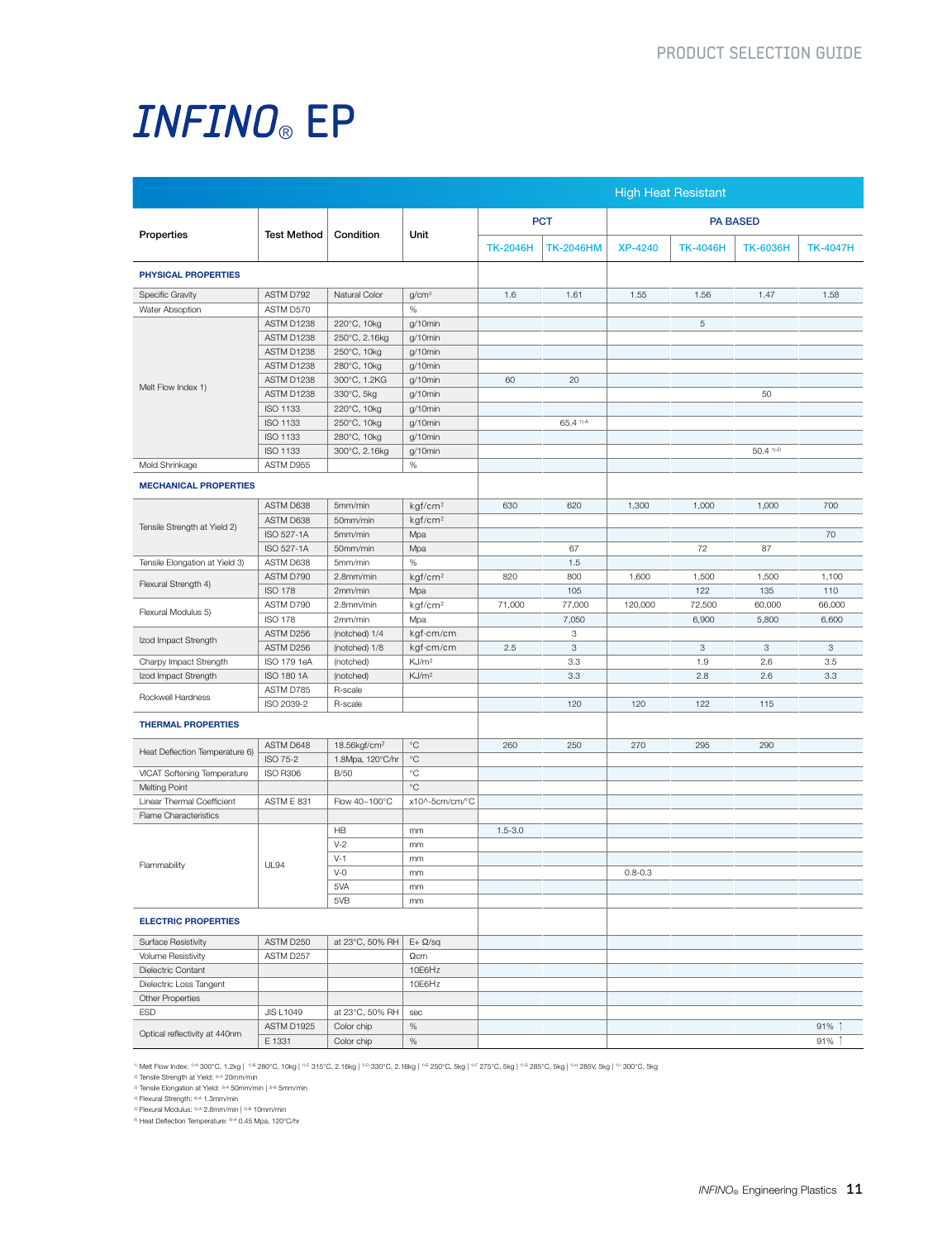|                                |                  |                                       | Thermally Conductive |                | <b>Super Structural</b> |                 |                       |                 |                  |  |
|--------------------------------|------------------|---------------------------------------|----------------------|----------------|-------------------------|-----------------|-----------------------|-----------------|------------------|--|
| Properties                     |                  | Test Method   Condition               |                      | Unit           | <b>PA BASED</b>         |                 | <b>PPS BASED</b>      |                 | <b>PPS BASED</b> |  |
|                                |                  |                                       |                      | <b>XI-4208</b> | <b>XI-2008F</b>         | <b>XK-2307</b>  | <b>XP-2130A</b>       | <b>XP-2140C</b> |                  |  |
| PHYSICAL PROPERTIES            |                  |                                       |                      |                |                         |                 |                       |                 |                  |  |
| Specific Gravity               | ASTM D792        | Natural Color                         | g/cm <sup>3</sup>    | 1.8            | 2.2                     | 1.7             | 1.63                  | 1.66            |                  |  |
| Water Absoption                | ASTM D570        |                                       | $\%$                 | 0.3            | 10                      |                 | 0.02                  | 0.02            |                  |  |
|                                | ASTM D1238       | 220°C, 10kg                           | g/10min              |                |                         | 15              |                       |                 |                  |  |
|                                | ASTM D1238       | 250°C, 2.16kg                         | g/10min              |                |                         |                 |                       |                 |                  |  |
|                                | ASTM D1238       | 250°C, 10kg                           | g/10min              |                |                         |                 |                       |                 |                  |  |
|                                | ASTM D1238       | 280°C, 10kg                           | g/10min              |                |                         |                 |                       |                 |                  |  |
|                                | ASTM D1238       | 300°C, 1.2KG                          | g/10min              | 30             |                         |                 |                       |                 |                  |  |
| Melt Flow Index 1)             | ASTM D1238       | 330°C, 5kg                            | g/10min              |                |                         | 15              |                       |                 |                  |  |
|                                | ISO 1133         | 220°C, 10kg                           | g/10min              |                |                         | 15              | 115.9 <sup>1)-A</sup> |                 |                  |  |
|                                |                  |                                       |                      |                |                         |                 |                       |                 |                  |  |
|                                | ISO 1133         | 250°C, 10kg                           | g/10min              |                |                         |                 |                       |                 |                  |  |
|                                | ISO 1133         | 280°C, 10kg                           | g/10min              |                |                         |                 |                       |                 |                  |  |
|                                | ISO 1133         | 300°C, 2.16kg                         | g/10min              |                |                         |                 |                       |                 |                  |  |
| Mold Shrinkage                 | ASTM D955        |                                       | %                    |                |                         | 0.1             | $0.3 - 1.2$           | $0.25 - 1.0$    |                  |  |
| <b>MECHANICAL PROPERTIES</b>   |                  |                                       |                      |                |                         |                 |                       |                 |                  |  |
|                                | ASTM D638        | 5mm/min                               | kgf/cm <sup>2</sup>  | 670            | 300                     | 850             | 1,300                 | 1,800           |                  |  |
|                                | ASTM D638        | 50mm/min                              | kgf/cm <sup>2</sup>  |                |                         |                 |                       |                 |                  |  |
| Tensile Strength at Yield 2)   | ISO 527-1A       | 5mm/min                               | Mpa                  |                |                         | 84              |                       |                 |                  |  |
|                                | ISO 527-1A       | 50mm/min                              | Mpa                  | 71             | 33                      | 83              | 139                   |                 |                  |  |
| Tensile Elongation at Yield 3) | ASTM D638        | 5mm/min                               | $\%$                 |                |                         |                 | 2.5                   | 2.5             |                  |  |
|                                |                  |                                       |                      |                | 600                     |                 |                       | 2,700           |                  |  |
| Flexural Strength 4)           | ASTM D790        | 2.8mm/min                             | kgf/cm <sup>2</sup>  | 1,100          |                         | 1,200           | 2,000                 |                 |                  |  |
|                                | <b>ISO 178</b>   | 2mm/min                               | Mpa                  | 107            | 59                      | 135             | 191                   |                 |                  |  |
| Flexural Modulus 5)            | ASTM D790        | 2.8mm/min                             | kgf/cm <sup>2</sup>  | 62,000         | 110,000                 | 180,000         | 100,000               | 130,000         |                  |  |
|                                | <b>ISO 178</b>   | 2mm/min                               | Mpa                  | 5,800          | 8,880                   | 15,600          | 10,220                |                 |                  |  |
| Izod Impact Strength           | ASTM D256        | (notched) 1/4                         | kgf·cm/cm            | 4              |                         |                 | 8                     |                 |                  |  |
|                                | ASTM D256        | (notched) 1/8                         | kgf·cm/cm            |                | $\overline{2}$          | 4.5             |                       | 10              |                  |  |
| Charpy Impact Strength         | ISO 179 1eA      | (notched)                             | KJ/m <sup>2</sup>    | 3.6            | 2.8                     | 3.9             | 11.1                  |                 |                  |  |
| Izod Impact Strength           | ISO 180 1A       | (notched)                             | KJ/m <sup>2</sup>    | 3.9            | 3.4                     | 3.9             | 10.9                  |                 |                  |  |
|                                | ASTM D785        | R-scale                               |                      |                |                         |                 | 120                   | 121             |                  |  |
| Rockwell Hardness              | ISO 2039-2       | R-scale                               |                      | 116            | 109                     | 112             | 116                   |                 |                  |  |
|                                |                  |                                       |                      |                |                         |                 |                       |                 |                  |  |
| <b>THERMAL PROPERTIES</b>      |                  |                                       |                      |                |                         |                 |                       |                 |                  |  |
|                                | ASTM D648        | 18.56kgf/cm <sup>2</sup>              | $^{\circ}$ C         | over 240       | over 270                | over 270        | 270                   | 270             |                  |  |
| Heat Deflection Temperature 6) | ISO 75-2         | 1.8Mpa, 120°C/hr   °C                 |                      |                |                         | over 270        |                       |                 |                  |  |
| VICAT Softening Temperature    | <b>ISO R306</b>  | <b>B/50</b>                           | $^{\circ}$ C         |                |                         |                 |                       |                 |                  |  |
| <b>Melting Point</b>           |                  |                                       | $^{\circ}$ C         |                |                         |                 |                       |                 |                  |  |
|                                | ASTM E 831       | Flow 40~100°C                         |                      |                |                         |                 | 2.3                   |                 |                  |  |
| Linear Thermal Coefficient     |                  |                                       | x10^-5cm/cm/°C       |                |                         |                 |                       | 2.2             |                  |  |
| Thermal Conductivity           | Chei             | Method                                | W/m·k                | 8              | 8                       | $7\overline{ }$ |                       |                 |                  |  |
| Flame Characteristics          |                  |                                       |                      |                |                         |                 |                       |                 |                  |  |
|                                |                  | HB                                    | mm                   |                |                         |                 | 0.75                  |                 |                  |  |
|                                |                  | $V-2$                                 | mm                   |                |                         |                 |                       |                 |                  |  |
| Flammability                   | UL94             | $V-1$                                 | mm                   |                |                         | 1.5             |                       |                 |                  |  |
|                                |                  | $V-0$                                 | mm                   |                |                         | $2.0 - 3.0$     | 0.75                  | 0.75            |                  |  |
|                                |                  | 5VA                                   | mm                   |                |                         |                 |                       |                 |                  |  |
|                                |                  | 5VB                                   | mm                   |                |                         |                 |                       |                 |                  |  |
| <b>ELECTRIC PROPERTIES</b>     |                  |                                       |                      |                |                         |                 |                       |                 |                  |  |
|                                |                  |                                       |                      |                |                         |                 |                       |                 |                  |  |
| <b>Surface Resistivity</b>     | ASTM D250        | at 23°C, 50% RH $E+$ $\Omega$ /sq     |                      | 14             |                         |                 |                       |                 |                  |  |
| Volume Resistivity             | ASTM D257        |                                       | $\Omega$ cm          |                |                         |                 | 10^16                 | 10^16           |                  |  |
| Dielectric Contant             |                  |                                       | 10E6Hz               |                |                         |                 | 4                     | 4               |                  |  |
| Dielectric Loss Tangent        |                  |                                       | 10E6Hz               |                |                         |                 | 0.002                 | 0.002           |                  |  |
| Other Properties               |                  |                                       |                      |                |                         |                 |                       |                 |                  |  |
| ESD                            | <b>JIS L1049</b> | at 23 $\degree$ C, 50% RH $\vert$ sec |                      |                |                         |                 |                       |                 |                  |  |
| Optical reflectivity at 440nm  | ASTM D1925       | Color chip                            | $\frac{9}{6}$        |                |                         |                 |                       |                 |                  |  |
|                                | E 1331           | Color chip                            | $\frac{9}{6}$        |                |                         |                 |                       |                 |                  |  |

1) Melt Flow Index: 114 300°C, 1.2kg | 11= 280°C, 10kg | 1/- 315°C, 2.16kg | 1/- 330°C, 2.16kg | 1/- £ 250°C, 5kg | 1/- £ 250°C, 5kg | 1/- 285°C, 5kg | 1/11 285V, 5kg | 1/11 300°C, 5kg

<sup>2</sup> Tensile Strength at Yield: <sup>21,4</sup> 20mm/min<br><sup>3</sup> Tensile Elongation at Yield: <sup>31,4</sup> 50mm/min | <sup>31,8</sup> 5mm/min<br><sup>4</sup> Flexural Strength: <sup>41,4</sup> 1.3mm/min | <sup>31,8</sup> 10mm/min<br><sup>8</sup> Fleat Deflection Temperature: <sup>814</sup> 0.45 Mpa,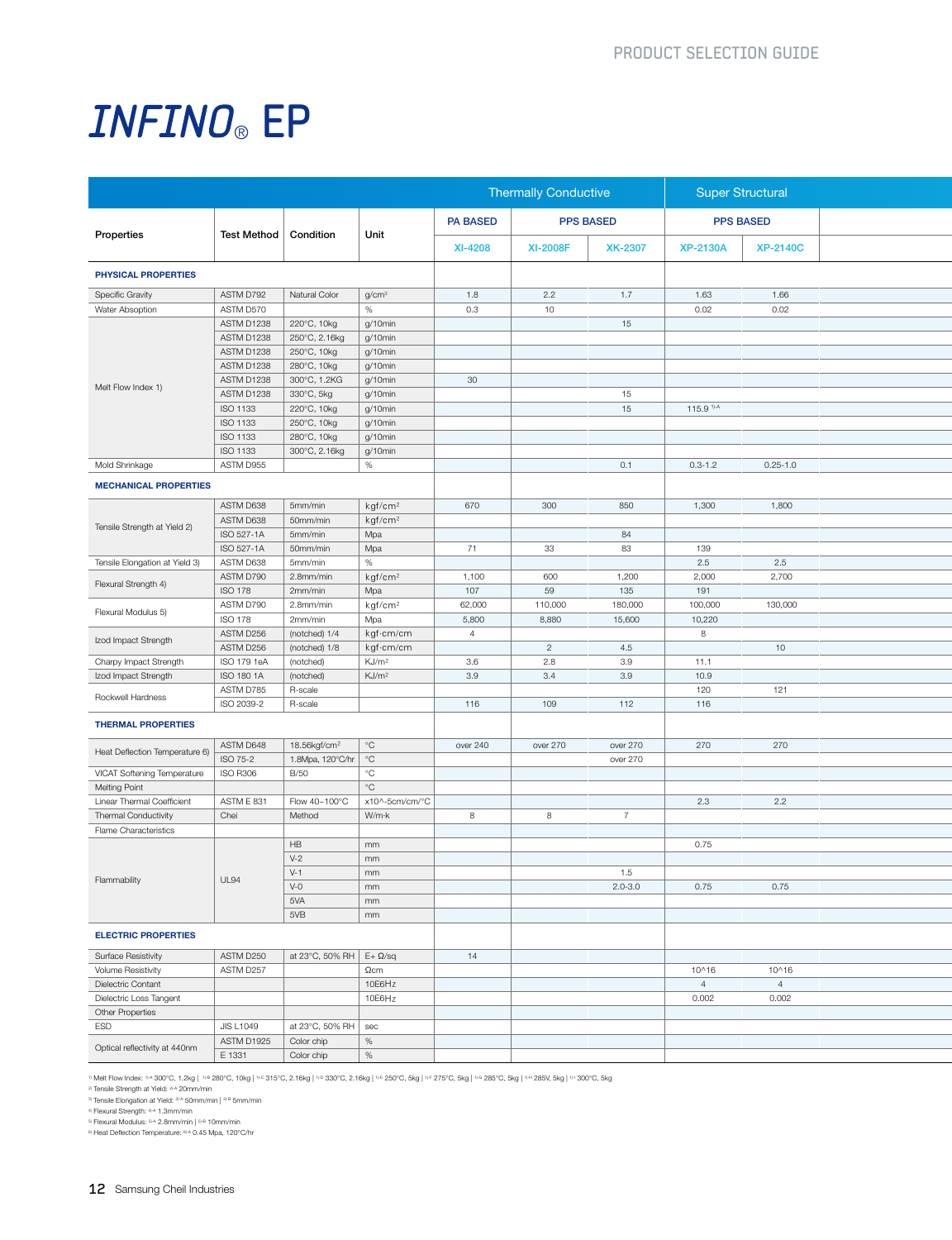|                         |                          |                  |                   | <b>Super Structural</b>           |                        |                   |                       | Electrically Conductive |                      |
|-------------------------|--------------------------|------------------|-------------------|-----------------------------------|------------------------|-------------------|-----------------------|-------------------------|----------------------|
|                         | <b>PPS BASED</b>         |                  |                   |                                   | <b>PA BASED</b>        |                   | <b>MPPE<br/>BASED</b> |                         | <b>MPPE BASED</b>    |
| <b>XP-2165BM</b>        | <b>XP-2165M</b>          | <b>XP-2165MC</b> | <b>XF-4150</b>    |                                   | MKD-1015 MKD-1016      | <b>MKD-1017</b>   | <b>NH-8310</b>        | <b>EM-8240C</b>         | <b>EM-8250G</b>      |
|                         |                          |                  |                   |                                   |                        |                   |                       |                         |                      |
| 1.9                     | 1.96                     | 1.96             | 1.56              | 1.57                              | 1.65                   | 1.86              | 1.38                  | 1.2                     | 1.2                  |
| 0.02                    | 0.02                     | 0.02             | 0.3               |                                   | 4                      |                   |                       |                         |                      |
|                         |                          |                  |                   |                                   |                        |                   | 13.5                  | 25                      | 10                   |
|                         |                          |                  | $13^{1)-C}$       |                                   | 7 <sup>7</sup>         |                   |                       |                         |                      |
|                         |                          |                  |                   |                                   |                        |                   |                       |                         |                      |
|                         |                          |                  |                   |                                   |                        |                   | 12.6                  |                         | 10                   |
|                         |                          |                  | $13^{1) \cdot C}$ |                                   |                        |                   |                       |                         |                      |
| $0.2 - 0.8$             | $0.25 - 0.8$             | $0.25 - 0.8$     | $0.1 - 0.3$       |                                   | 0.1                    |                   |                       | $0.2 - 0.3$             | $0.2 - 0.3$          |
|                         |                          |                  |                   |                                   |                        |                   |                       |                         |                      |
| 1,100                   | 1,200                    | 1,500            | 2,200             | 2,400                             | 2,500                  | 2,450             | 1,100                 | 1,000                   | 1,100                |
|                         |                          |                  |                   |                                   |                        | 240               |                       |                         |                      |
| 138<br>1.5              | 1.5                      | 1.5              | 188<br>2.7        | 232                               | 264<br>$4\overline{4}$ |                   | 123                   | 2.5                     | 106<br>2.5           |
| 1,800                   | 1,900                    | 2,000            | 2,800             | 3,100                             | 3,400                  | 3,600             | 1,400                 | 1,200                   | 1,500                |
| 196                     |                          |                  | 273               | 318                               | 337                    | 390               | 180                   |                         | 154                  |
| 180,000<br>16,500       | 180,000                  | 180,000          | 135,000<br>15,500 | 133,000 <sup>5)-A</sup><br>13,500 | 156,000<br>16,400      | 233,000<br>23,000 | 85,000<br>10,300      | 95,000                  | 60,000<br>6,600      |
|                         |                          |                  |                   | 25                                | 13                     | 14                |                       |                         | 10                   |
| 4<br>6.1                | $6\overline{6}$          | $6\overline{6}$  | 12.5<br>15.6      | 21.9                              | 11<br>16.8             | 15                | 6<br>7.8              | 5 <sub>5</sub>          | 10<br>10.4           |
| 6.8                     |                          |                  | 15.5              | 27.8                              | 17.1                   | 15                | 7.1                   |                         | $9.8\,$              |
| 121<br>167              | 121                      | 121              | 116               | 115<br>121                        | 120<br>122             | 120<br>120        | 121                   |                         | 120<br>$\boxed{118}$ |
|                         |                          |                  |                   |                                   |                        |                   |                       |                         |                      |
| 270                     | 270                      | 270              | 280               | 250                               | 252                    | 244               |                       | 130                     | 130                  |
|                         |                          |                  |                   | 260                               |                        |                   | 132                   |                         | 135                  |
| 1.6                     | 1.8                      | 1.8              |                   |                                   |                        |                   |                       |                         |                      |
|                         |                          |                  |                   |                                   |                        |                   |                       |                         |                      |
|                         |                          |                  |                   |                                   |                        |                   |                       |                         |                      |
|                         |                          |                  |                   |                                   |                        |                   |                       |                         |                      |
|                         | 1.6                      | 1.6              |                   |                                   |                        |                   | 1.5, 3.0              |                         |                      |
|                         | 1.6                      | 1.6              |                   |                                   |                        |                   |                       |                         |                      |
|                         |                          |                  |                   |                                   |                        |                   |                       |                         |                      |
|                         |                          |                  |                   |                                   |                        |                   |                       |                         |                      |
| 10^16                   | 10^16                    | 10^16            |                   |                                   |                        |                   |                       | 10^5                    | 10^5                 |
| 5 <sub>5</sub><br>0.007 | $5\overline{)}$<br>0.007 | $5 - 5$<br>0.007 |                   |                                   |                        |                   |                       |                         |                      |
|                         |                          |                  |                   |                                   |                        |                   |                       |                         |                      |
|                         |                          |                  |                   |                                   |                        |                   |                       | $\leq 1$                | $\leq 1$             |
|                         |                          |                  |                   |                                   |                        |                   |                       |                         |                      |
|                         |                          |                  |                   |                                   |                        |                   |                       |                         |                      |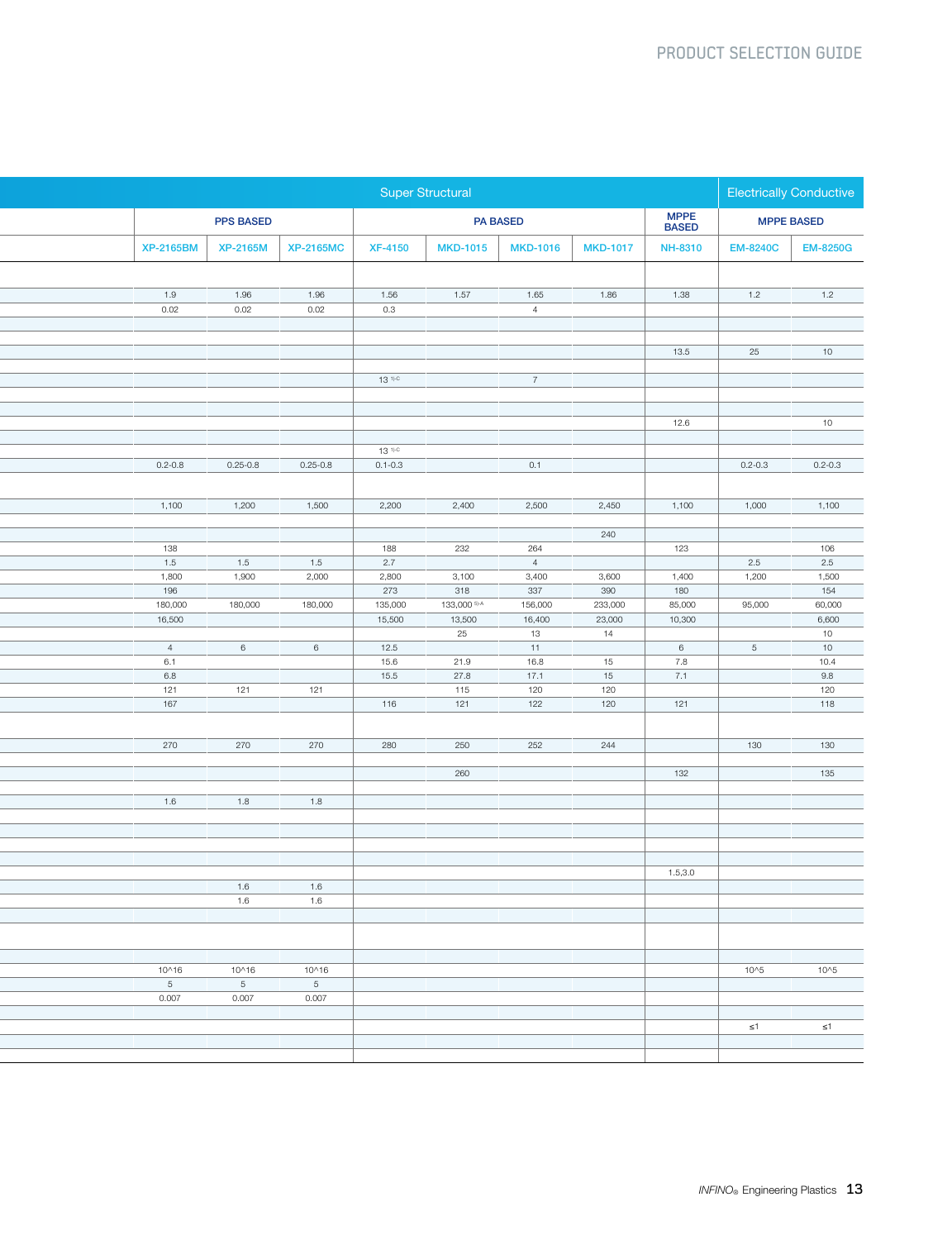|                                |                         |                                   |                     |             |                 | <b>Electrically Conductive</b> |                 |                 |
|--------------------------------|-------------------------|-----------------------------------|---------------------|-------------|-----------------|--------------------------------|-----------------|-----------------|
|                                | Test Method   Condition |                                   | Unit                |             |                 | <b>PC BASED</b>                |                 |                 |
| Properties                     |                         |                                   |                     | EA-3240     | <b>EA-3240F</b> | EA-3270                        | <b>EM-3230G</b> | <b>EW-3250G</b> |
| <b>PHYSICAL PROPERTIES</b>     |                         |                                   |                     |             |                 |                                |                 |                 |
| Specific Gravity               | ASTM D792               | Natural Color                     | g/cm <sup>3</sup>   | 1.2         | 1.2             | 1.2                            | 1.3             | 1.4             |
| Water Absoption                | ASTM D570               |                                   | %                   | 0.15        | 0.15            |                                |                 | 0.15            |
|                                | ASTM D1238              | 220°C, 10kg                       | g/10min             | 22          | 27              |                                | 32              | 13              |
|                                | ASTM D1238              | 250°C, 2.16kg                     | g/10min             |             |                 |                                |                 |                 |
|                                | ASTM D1238              | 250°C, 10kg                       | g/10min             |             | 26              | 20                             |                 |                 |
|                                | ASTM D1238              | 280°C, 10kg                       | g/10min             |             |                 |                                |                 |                 |
| Melt Flow Index 1)             | ASTM D1238              | 300°C, 1.2KG                      | g/10min             |             |                 |                                |                 |                 |
|                                | ASTM D1238              | 330°C, 5kg                        | g/10min             |             |                 |                                |                 |                 |
|                                | ISO 1133                | 220°C, 10kg                       | g/10min             | 22          | 27              |                                |                 | 13              |
|                                | ISO 1133                | 250°C, 10kg                       | g/10min             |             |                 |                                |                 |                 |
|                                | ISO 1133                | 280°C, 10kg                       | g/10min             |             |                 |                                |                 |                 |
|                                | ISO 1133                | 300°C, 2.16kg                     | g/10min             |             |                 |                                |                 |                 |
| Mold Shrinkage                 | ASTM D955               |                                   | %                   | $0.3 - 0.5$ | $0.3 - 0.5$     | $0.4 - 0.6$                    | $0.3 - 0.5$     | $0.1 - 0.2$     |
| <b>MECHANICAL PROPERTIES</b>   |                         |                                   |                     |             |                 |                                |                 |                 |
|                                | ASTM D638               | 5mm/min                           | kgf/cm <sup>2</sup> |             |                 |                                |                 |                 |
| Tensile Strength at Yield 2)   | ASTM D638               | 50mm/min                          | kgf/cm <sup>2</sup> | 640         | 650             | 650                            | 1,200           | 1,400           |
|                                | ISO 527-1A              | 5mm/min                           | Mpa                 |             |                 |                                |                 |                 |
|                                | ISO 527-1A              | 50mm/min                          | Mpa                 | 63          | 66              |                                | 116             | 133             |
| Tensile Elongation at Yield 3) | ASTM D638               | 5mm/min                           | %                   |             |                 | 20                             |                 |                 |
| Flexural Strength 4)           | ASTM D790               | 2.8mm/min                         | kgf/cm <sup>2</sup> | 1,100       | 880             | 950                            | 1,500           | 1,700           |
|                                | <b>ISO 178</b>          | 2mm/min                           | Mpa                 | 93          | 98              |                                | 157             | 189             |
| Flexural Modulus 5)            | ASTM D790               | 2.8mm/min                         | kgf/cm <sup>2</sup> | 28,000      | 23,000          | 22,500                         | 56,000          | 75,000          |
|                                | <b>ISO 178</b>          | 2mm/min                           | Mpa                 | 2,430       | 2,600           |                                | 6,000           | 8,430           |
| Izod Impact Strength           | ASTM D256               | (notched) 1/4                     | kgf∙cm/cm           |             |                 |                                |                 |                 |
|                                | ASTM D256               | (notched) 1/8                     | kgf·cm/cm           | 23          | 15              | 55                             | 6               | 13              |
| Charpy Impact Strength         | ISO 179 1eA             | (notched)                         | KJ/m <sup>2</sup>   | 16.8        | 12.5            |                                | 8.2             | 12.4            |
| Izod Impact Strength           | ISO 180 1A              | (notched)                         | KJ/m <sup>2</sup>   | 17          | 11.5            |                                | 6.5             | 11.3            |
| Rockwell Hardness              | ASTM D785               | R-scale                           |                     | 119         |                 | 120                            |                 |                 |
|                                | ISO 2039-2              | R-scale                           |                     | 121         | 121             |                                | 121             | 121             |
| <b>THERMAL PROPERTIES</b>      |                         |                                   |                     |             |                 |                                |                 |                 |
|                                | ASTM D648               | 18.56kgf/cm <sup>2</sup>          | $ \degree$ C        | 129         | 115             | 135                            | 115             | 120             |
| Heat Deflection Temperature 6) | ISO 75-2                | 1.8Mpa, 120°C/hr <sup>o</sup> C   |                     |             |                 |                                |                 |                 |
| VICAT Softening Temperature    | <b>ISO R306</b>         | <b>B/50</b>                       | $^{\circ}$ C        | 140         | 125             |                                | 119             | 125             |
| <b>Melting Point</b>           |                         |                                   | $^{\circ}{\rm C}$   |             |                 |                                |                 |                 |
| Linear Thermal Coefficient     | ASTM E 831              | Flow 40~100°C                     | x10^-5cm/cm/°C      |             |                 |                                |                 |                 |
| Flame Characteristics          |                         |                                   |                     |             |                 |                                |                 |                 |
|                                |                         | <b>HB</b>                         | mm                  |             |                 |                                |                 |                 |
|                                |                         | $V-2$                             | mm                  |             |                 |                                |                 |                 |
| Flammability                   | <b>UL94</b>             | $V-1$                             | mm                  |             | $\mathbf{3}$    |                                |                 | 3 <sup>3</sup>  |
|                                |                         | $V - 0$                           | mm                  |             |                 |                                | $\mathbf{3}$    |                 |
|                                |                         | 5VA                               | mm                  |             |                 |                                |                 |                 |
|                                |                         | 5VB                               | mm                  |             |                 |                                |                 |                 |
| <b>ELECTRIC PROPERTIES</b>     |                         |                                   |                     |             |                 |                                |                 |                 |
|                                |                         |                                   |                     |             |                 |                                |                 |                 |
| <b>Surface Resistivity</b>     | ASTM D250               | at 23°C, 50% RH $E+$ $\Omega$ /sq |                     | 10^5-10^7   | 10^4-10^5       | 10^10                          | $10^{8}$        | 10^5-10^6       |
| Volume Resistivity             | ASTM D257               |                                   | $\Omega$ cm         |             |                 |                                |                 |                 |
| Dielectric Contant             |                         |                                   | 10E6Hz              |             |                 |                                |                 |                 |
| Dielectric Loss Tangent        |                         |                                   | 10E6Hz              |             |                 |                                |                 |                 |
| Other Properties               |                         |                                   |                     |             |                 |                                |                 |                 |
| ESD                            | <b>JIS L1049</b>        | at 23°C, 50% RH   sec             |                     |             |                 |                                | $\leq 1$        |                 |
| Optical reflectivity at 440nm  | ASTM D1925              | Color chip                        | $\frac{9}{6}$       |             |                 |                                |                 |                 |
|                                | E 1331                  | Color chip                        | $\%$                |             |                 |                                |                 |                 |

® Melt Flow Index: ®^300°C, 1.2kg | ®® 280°C, 10kg | ®© 315°C, 2.16kg | ®® 330°C, 2.16kg | ®® 260°C, 5kg | ®® 285°C, 5kg | ®® 285°C, 5kg | ®® 200°C, 5kg | ®<br>® Tensile Strength at Yield: ®® 20mm/min

3) Tensile Elongation at Yield: 3×4 50mm/min | 3¤ 5mm/min<br>4) Flexural Strength: 4×1.3mm/min<br>6) Flexural Modulus: <sup>514</sup> 2.8mm/min | <sup>51</sup> 10mm/min<br><sup>6)</sup> Heat Deflection Temperature: 9× 0.45 Mpa, 120°C/hr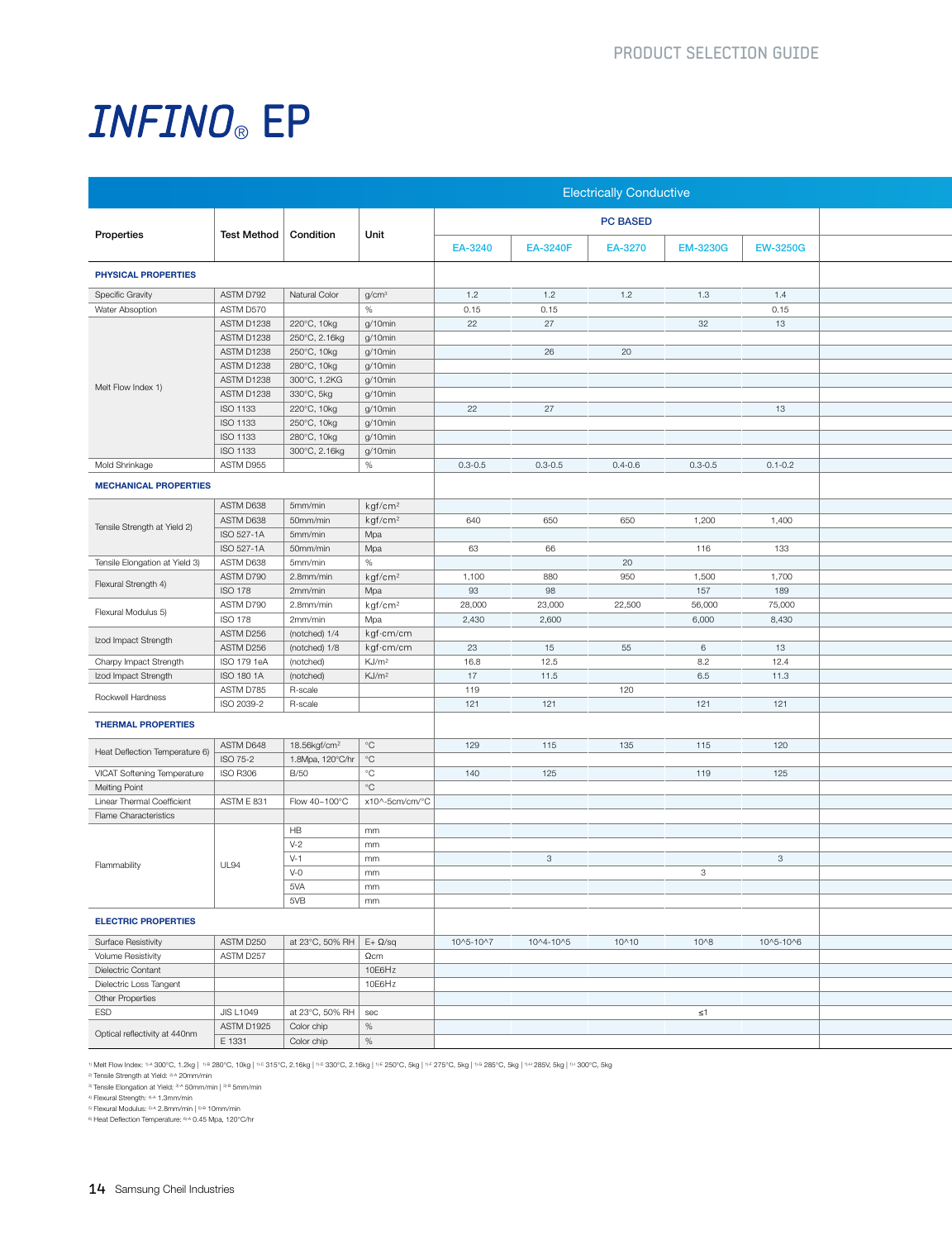|                         |                         |                 | Automotive       |                 |                              |
|-------------------------|-------------------------|-----------------|------------------|-----------------|------------------------------|
| <b>MPPE BASED</b>       |                         |                 |                  | <b>PA BASED</b> |                              |
| GP-8200G                | GP-8300G                | AR-9301         | <b>CA-7000</b>   | <b>CA-7009</b>  | HT-8010                      |
|                         |                         |                 |                  |                 |                              |
| 1.19                    | 1.27                    | 1.41            | 1.09             | 1.09            | $1.09$                       |
|                         |                         |                 |                  |                 |                              |
|                         |                         |                 |                  |                 |                              |
| 7 <sup>7</sup>          | 6                       | $45 - 1$        |                  | $\overline{24}$ | $40^{-1)-G}$                 |
|                         |                         |                 |                  |                 |                              |
|                         |                         |                 |                  |                 |                              |
|                         |                         | $45 - 1$        |                  |                 |                              |
| $0.1 - 0.3$             | $0.1 - 0.2$             |                 | 35 <sup>1</sup>  |                 | $1.0 - 1.2$                  |
|                         |                         |                 |                  |                 |                              |
| 1,100                   | 1,200                   | 1,600           |                  |                 |                              |
|                         |                         |                 | 600              | 580             | $600^{2) A}$                 |
|                         |                         | 192             | 59               |                 |                              |
| $\overline{4}$<br>1,500 | $\overline{4}$<br>1,600 | 2,200           | 850              | 770             | $50^{3}$ <sup>A</sup><br>900 |
|                         |                         | 242             | 88               |                 |                              |
| 60,000                  | 72,000                  | 95,000<br>9,500 | 21,000<br>2,150  | 18,400          | 24,000                       |
|                         |                         | $\overline{7}$  | $-17$            | $\overline{20}$ |                              |
| 12                      | 11                      | $\overline{13}$ | 18               | 20              | 25                           |
|                         |                         | 12              |                  |                 |                              |
| 118                     | 119                     | 121             | 112<br>112       | 114             | 115                          |
|                         |                         |                 |                  |                 |                              |
| 140                     | 148                     | 235             | $\overline{203}$ | 190             | 79                           |
| 135                     | 140                     |                 | 186              |                 | 185                          |
|                         |                         |                 |                  |                 |                              |
|                         |                         |                 |                  |                 |                              |
| 1.5, 3.0                | 1.5, 3.0                |                 |                  |                 |                              |
|                         |                         |                 |                  |                 |                              |
|                         |                         |                 |                  |                 |                              |
|                         |                         |                 |                  |                 |                              |
|                         |                         |                 |                  |                 |                              |
|                         |                         |                 | $10^{11}$        | $10^{12}$       |                              |
|                         |                         |                 |                  |                 |                              |
|                         |                         |                 |                  |                 |                              |
|                         |                         |                 |                  |                 |                              |
|                         |                         |                 |                  |                 |                              |
|                         |                         |                 |                  |                 |                              |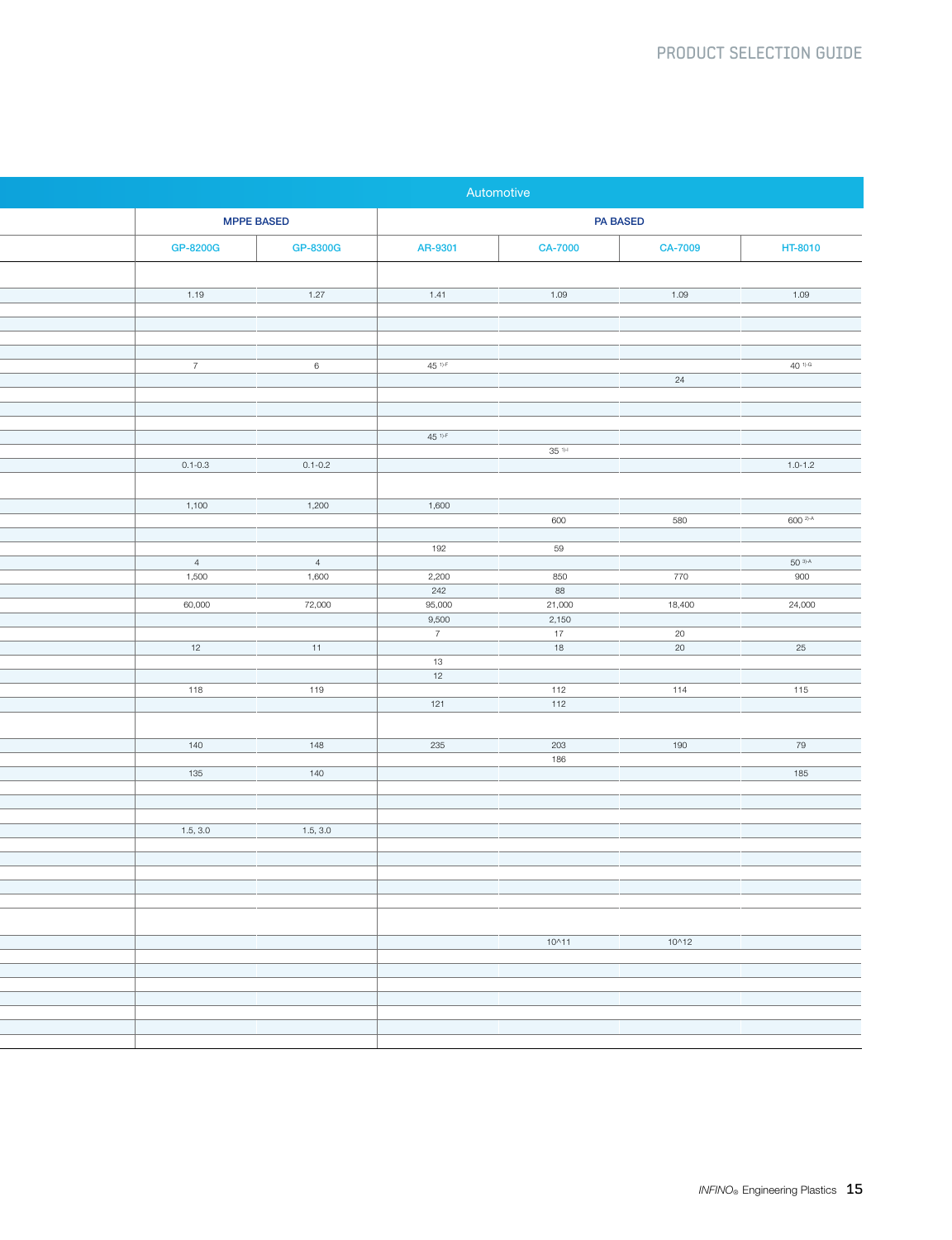|                                |                          |                                   |                            |         |                    | Automotive       |              |                  |
|--------------------------------|--------------------------|-----------------------------------|----------------------------|---------|--------------------|------------------|--------------|------------------|
|                                |                          |                                   |                            |         |                    | <b>PBT BASED</b> |              |                  |
| Properties                     | Test Method   Condition  |                                   | Unit                       | AE-3060 | <b>AR-5300H</b>    | AR-6308          | AR-6508      | <b>ASF-9810F</b> |
| PHYSICAL PROPERTIES            |                          |                                   |                            |         |                    |                  |              |                  |
| <b>Specific Gravity</b>        | ASTM D792                | Natural Color                     | g/cm <sup>3</sup>          | 1.2     | 1.45               | 1.55             | 1.75         | 1.34             |
| Water Absoption                | ASTM D570                |                                   | $\%$                       |         |                    |                  |              |                  |
|                                | ASTM D1238               | 220°C, 10kg                       | g/10min                    |         |                    |                  |              |                  |
|                                | ASTM D1238               | 250°C, 2.16kg                     | $g/10$ min                 | 8.5     |                    |                  | 9.5          | 55               |
|                                | ASTM D1238<br>ASTM D1238 | 250°C, 10kg                       | g/10min                    |         | 30 <sup>1)-E</sup> |                  |              |                  |
|                                | ASTM D1238               | 280°C, 10kg<br>300°C, 1.2KG       | g/10min<br>g/10min         |         |                    |                  |              |                  |
| Melt Flow Index 1)             | ASTM D1238               | 330°C, 5kg                        | g/10min                    |         |                    |                  |              |                  |
|                                | ISO 1133                 | 220°C, 10kg                       | g/10min                    |         |                    |                  |              |                  |
|                                | ISO 1133                 | 250°C, 10kg                       | g/10min                    |         |                    | 13               |              |                  |
|                                | ISO 1133                 | 280°C, 10kg                       | g/10min                    |         |                    |                  |              |                  |
|                                | ISO 1133                 | 300°C, 2.16kg                     | g/10min                    |         |                    |                  |              |                  |
| Mold Shrinkage                 | ASTM D955                |                                   | %                          |         | $0.4 - 0.6$        | $0.4 - 0.6$      |              |                  |
| <b>MECHANICAL PROPERTIES</b>   |                          |                                   |                            |         |                    |                  |              |                  |
|                                |                          |                                   |                            |         |                    |                  |              |                  |
|                                | ASTM D638<br>ASTM D638   | 5mm/min<br>50mm/min               | kgf/cm <sup>2</sup>        | 600     | 1,300              |                  | 1,450        | 620              |
| Tensile Strength at Yield 2)   | ISO 527-1A               | 5mm/min                           | kgf/cm <sup>2</sup><br>Mpa |         |                    | 130              | 140          |                  |
|                                | ISO 527-1A               | 50mm/min                          | Mpa                        | 58      |                    |                  |              | 56               |
| Tensile Elongation at Yield 3) | ASTM D638                | 5mm/min                           | %                          |         |                    |                  | $\mathbf{3}$ |                  |
|                                | ASTM D790                | 2.8mm/min                         | kgf/cm <sup>2</sup>        | 850     | 1,900              |                  | 2,200        | 850              |
| Flexural Strength 4)           | <b>ISO 178</b>           | 2mm/min                           | Mpa                        | 84      |                    | 210              |              | 83               |
|                                | ASTM D790                | 2.8mm/min                         | kgf/cm²                    | 22,000  | 90,000             |                  | 140,000      | 25,000           |
| Flexural Modulus 5)            | <b>ISO 178</b>           | 2mm/min                           | Mpa                        | 2,100   |                    | 9,500            |              | 2,400            |
| Izod Impact Strength           | ASTM D256                | (notched) 1/4                     | kgf∙cm/cm                  |         |                    |                  | 9            |                  |
|                                | ASTM D256                | (notched) 1/8                     | kgf·cm/cm                  | 74      | 9.5                |                  | $-11$        | $\mathbf{3}$     |
| Charpy Impact Strength         | ISO 179 1eA              | (notched)                         | KJ/m <sup>2</sup>          | 65      |                    | 9                |              | 3.6              |
| Izod Impact Strength           | ISO 180 1A               | (notched)                         | KJ/m <sup>2</sup>          | 61      |                    | 9                |              | 4.5              |
| Rockwell Hardness              | ASTM D785                | R-scale                           |                            | 114     |                    |                  |              | 120              |
|                                | ISO 2039-2               | R-scale                           |                            | 125     |                    |                  |              | 118              |
| <b>THERMAL PROPERTIES</b>      |                          |                                   |                            |         |                    |                  |              |                  |
|                                | ASTM D648                | 18.56kgf/cm <sup>2</sup>          | $ \degree$ C               | 100     | 190                |                  | 205          |                  |
| Heat Deflection Temperature 6) | ISO 75-2                 | 1.8Mpa, 120°C/hr   °C             |                            | 85      |                    | 195              |              |                  |
| VICAT Softening Temperature    | <b>ISO R306</b>          | <b>B/50</b>                       | $^{\circ}$ C               | 124     |                    |                  |              | 180              |
| <b>Melting Point</b>           |                          |                                   | $^{\circ}$ C               |         |                    |                  |              |                  |
| Linear Thermal Coefficient     | ASTM E 831               | Flow 40~100°C                     | x10^-5cm/cm/°C             |         |                    |                  |              |                  |
| Flame Characteristics          |                          |                                   |                            |         |                    |                  |              |                  |
|                                |                          | HB                                | mm                         |         |                    |                  |              |                  |
|                                |                          | $V-2$                             | mm                         |         |                    |                  |              |                  |
| Flammability                   | <b>UL94</b>              | $V-1$                             | mm                         |         |                    |                  |              |                  |
|                                |                          | $V-0$                             | mm                         |         |                    |                  |              |                  |
|                                |                          | 5VA                               | mm                         |         |                    |                  |              |                  |
|                                |                          | 5VB                               | mm                         |         |                    |                  |              |                  |
| <b>ELECTRIC PROPERTIES</b>     |                          |                                   |                            |         |                    |                  |              |                  |
| <b>Surface Resistivity</b>     | ASTM D250                | at 23°C, 50% RH $E+$ $\Omega$ /sq |                            |         |                    |                  |              |                  |
| <b>Volume Resistivity</b>      | ASTM D257                |                                   | $\Omega$ cm                |         |                    |                  |              |                  |
| Dielectric Contant             |                          |                                   | 10E6Hz                     |         |                    |                  |              |                  |
| Dielectric Loss Tangent        |                          |                                   | 10E6Hz                     |         |                    |                  |              |                  |
| Other Properties               |                          |                                   |                            |         |                    |                  |              |                  |
|                                | <b>JIS L1049</b>         | at 23°C, 50% RH   sec             |                            |         |                    |                  |              |                  |
| ESD                            |                          |                                   |                            |         |                    |                  |              |                  |
| Optical reflectivity at 440nm  | ASTM D1925               | Color chip                        | %                          |         |                    |                  |              |                  |

® Melt Flow Index: ®^300°C, 1.2kg | ®® 280°C, 10kg | ®© 315°C, 2.16kg | ®® 330°C, 2.16kg | ®® 260°C, 5kg | ®® 285°C, 5kg | ®® 285°C, 5kg | ®® 200°C, 5kg | ®<br>® Tensile Strength at Yield: ®® 20mm/min

3) Tensile Elongation at Yield: 3×4 50mm/min | 3¤ 5mm/min<br>4) Flexural Strength: 4×1.3mm/min<br>6) Flexural Modulus: <sup>514</sup> 2.8mm/min | <sup>51</sup> 10mm/min<br><sup>6)</sup> Heat Deflection Temperature: 9× 0.45 Mpa, 120°C/hr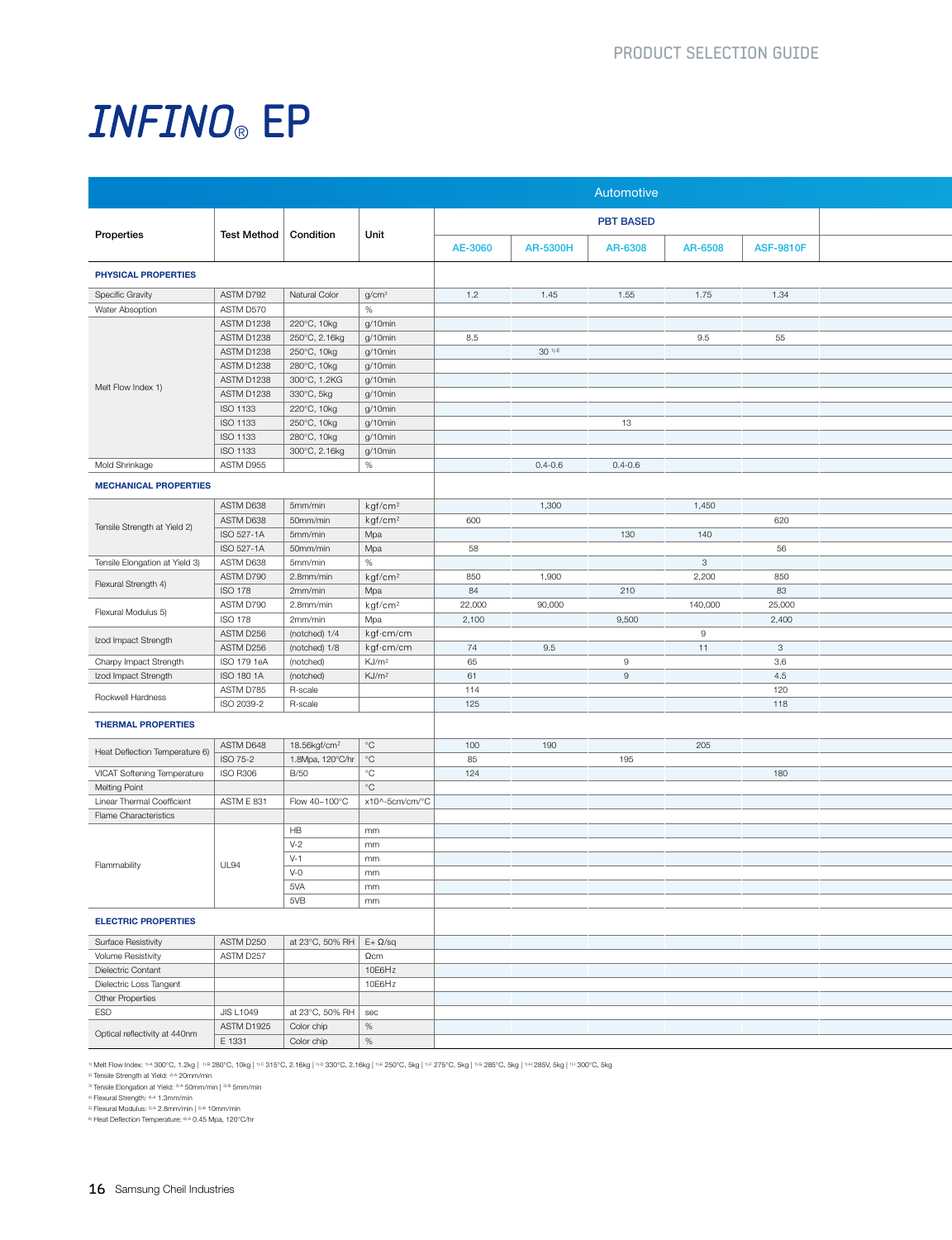| Automotive                                                                                                                                                                                                                                                                                    |
|-----------------------------------------------------------------------------------------------------------------------------------------------------------------------------------------------------------------------------------------------------------------------------------------------|
| <b>PBT BASED</b>                                                                                                                                                                                                                                                                              |
| GP-5000<br>GP-5150GT<br>GP-5300G<br>GP-5400G   VB-3100G  <br>VB-5150G   VB-5150GL  <br>VB-5300G   VB-5300GS   VB-5302GR   VB-5400G                                                                                                                                                            |
|                                                                                                                                                                                                                                                                                               |
| 1.61<br>1.52<br>1.38<br>1.74<br>1.41<br>1.53<br>1.43<br>1.52<br>1.63<br>1.62                                                                                                                                                                                                                  |
| 0.07<br>0.08<br>0.06<br>0.06<br>0.07<br>0.07<br>0.06<br>0.06                                                                                                                                                                                                                                  |
| 25<br>20<br>10<br>30<br>25<br>18<br>15<br>15<br>15<br>8                                                                                                                                                                                                                                       |
|                                                                                                                                                                                                                                                                                               |
|                                                                                                                                                                                                                                                                                               |
|                                                                                                                                                                                                                                                                                               |
|                                                                                                                                                                                                                                                                                               |
|                                                                                                                                                                                                                                                                                               |
| $0.4 - 1.1$<br>$0.3 - 0.9$<br>$0.3 - 0.7$<br>$0.7 - 1.1$<br>$0.4 - 1.1$<br>$0.3 - 0.9$<br>$0.3 - 0.9$<br>$0.3 - 0.9$<br>$0.3 - 0.7$<br>$0.4 - 1.1$                                                                                                                                            |
|                                                                                                                                                                                                                                                                                               |
| 1,200<br>1,400<br>750<br>1,300<br>1,300<br>1,000<br>1,000<br>1,300<br>1,300                                                                                                                                                                                                                   |
| 1,000                                                                                                                                                                                                                                                                                         |
| 138<br>70                                                                                                                                                                                                                                                                                     |
| 4<br>3 <sup>3</sup><br>$\overline{\mathbf{3}}$<br>$4\overline{4}$<br>4 <sup>1</sup><br>4 <sup>1</sup><br>3 <sup>2</sup><br>$\overline{\mathbf{3}}$<br>3 <sup>3</sup><br>$3^{\circ}$<br>1,500 <sup>1)-F</sup><br>1,900<br>2,100<br>1,100<br>1,500<br>1,500<br>1,900<br>1,900<br>1,900<br>2,200 |
| 98                                                                                                                                                                                                                                                                                            |
| 50,000 5)-B<br>82,000<br>11,000<br>43,000<br>55,000<br>55,000<br>90,000<br>90,000<br>90,000<br>115,000<br>3,800                                                                                                                                                                               |
|                                                                                                                                                                                                                                                                                               |
| 9.5<br>7.5<br>7.5<br>7.5<br>9<br>5 <sup>5</sup><br>8<br>5 <sup>5</sup><br>5 <sup>5</sup><br>5 <sup>5</sup><br>2.8                                                                                                                                                                             |
| 2.4                                                                                                                                                                                                                                                                                           |
| 120<br>120<br>115<br>115<br>113<br>120<br>120<br>118<br>118<br>118<br>116                                                                                                                                                                                                                     |
|                                                                                                                                                                                                                                                                                               |
| 185<br>210<br>210<br>150<br>200<br>200<br>210<br>210<br>210<br>200                                                                                                                                                                                                                            |
| 107                                                                                                                                                                                                                                                                                           |
| 147<br>220<br>220<br>220<br>220<br>220<br>220<br>220<br>220<br>220                                                                                                                                                                                                                            |
|                                                                                                                                                                                                                                                                                               |
| 0.7<br>0.75, 1.7, 3.0 0.75, 1.7, 3.0                                                                                                                                                                                                                                                          |
|                                                                                                                                                                                                                                                                                               |
| 1.5, 3.0 0.74, 1.7, 3.0 0.74, 1.7, 3.0 0.75, 1.7, 3.0 0.75, 1.7, 3.0 0.75, 1.7, 3.0 0.8, 3.0                                                                                                                                                                                                  |
|                                                                                                                                                                                                                                                                                               |
|                                                                                                                                                                                                                                                                                               |
|                                                                                                                                                                                                                                                                                               |
|                                                                                                                                                                                                                                                                                               |
|                                                                                                                                                                                                                                                                                               |
|                                                                                                                                                                                                                                                                                               |
|                                                                                                                                                                                                                                                                                               |
|                                                                                                                                                                                                                                                                                               |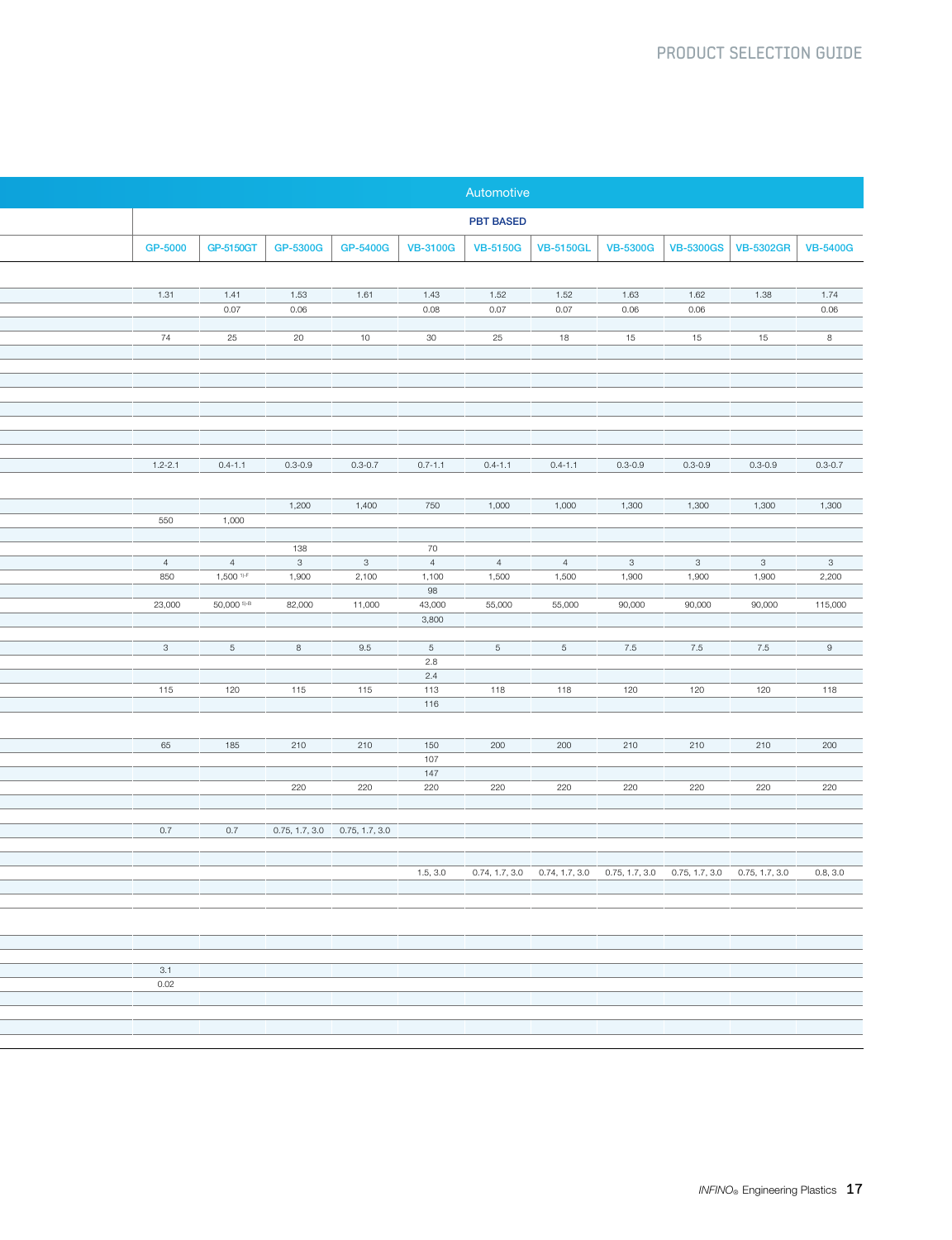## Total Solution Platform

#### Global Total Solution Provider

#### Customer Oriented

- Strong commitment for customer benefit
- Tailored service to enhance customer's competitiveness
- A global presence providing global expertise

#### Advanced Technology

- Quality support & consultation with reliable assessment
- Propose efficient process conditions

#### Innovative Product

- Broad product portfolio
- Optimized material offering and development in partnership

#### Creative Color

- Color management with full color library
- Real time color development service



#### Global Laboratories for Sustainable Solution

#### **Crea Lab Ino Lab**

#### World-class color research center

Crea Lab is Samsung Cheil Industries' global design research hub and a venue where customers can get a hands-on experience on creative color solutions and grasp latest trends. Customers can be provided a wide range of color samples that are under development for all the available resin products.

#### Innovative consultation through tear-down

Tear down INO lab can help customers to be a market faster & market leader with breakthrough solution; Innovative design, cost saving, optimized material, finest quality.

#### **Test Lab Advanced Technology Reliability**

#### Leading technology driven for market leader

Samsung Cheil Industries drive to develop new and innovative technologies, provide optimum injection conditions and mold design guide for our customers worldwide.

### **Test Lab**

#### Providing comprehensive solutions guide

Samsung Cheil Industries' Reliability test lab measures the life cycle of materials and error rates, thereby enhancing the reliability for the company's newly developed materials for high value added components as well as housing materials.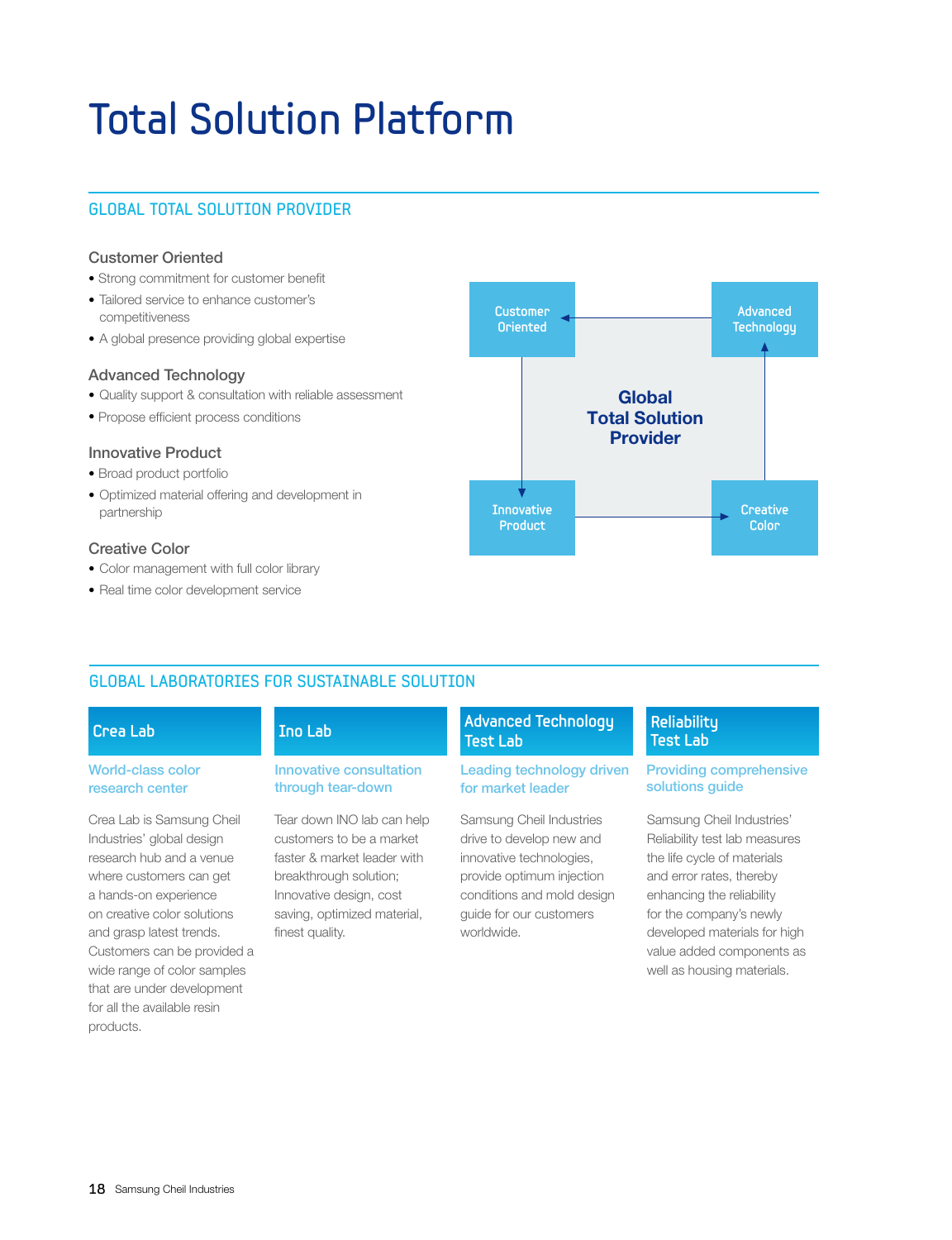### Global Network



#### **HEADQUARTERS**

#### Samsung Cheil Industries Inc.

332-2 Gocheon-dong Uiwang-si Gyeonggi-do, 437-711, Korea Tel: +82-31-596-3408 Fax: +82-31-596-3490 E-mail: chemical@samsung.com

#### global subsidiary

Los Angeles, USA Samsung Chemical Inc. Tel: +1-562-229-1307 E-mail: james.ham@samsung.com

Frankfurt, Germany Samsung Chemical Europe GmbH Tel: +49-6196-66-7490 E-mail: jason.chung@samsung.com

Shanghai, China Samsung Chemical Material Trading (Shanghai) Co., Ltd. Tel: +86-21-6270-3000(325) E-mail: yingshun.lee@samsung.com

Bangkok, Thailand Samsung Chemical Thailand Tel: +66-2-624-6715 E-mail: atcharaporn.p@samsung.com

Tokyo, Japan Samsung Chemical Inc. Tel: +81-3-6234-2197 E-mail: c77.song@samsung.com

#### SALES / SERVICE OFFICE

Asia Shenzhen, China Tel: +86-755-2399-7310 E-mail: harry.jin@samsung.com

Tianiin, China Tel: +86-22-2836-4261 E-mail: zhengdao.lee@samsung.com

Nagoya, Japan Tel: +81-52-569-1807 E-mail: boin56.noh@samsung.com

Osaka, Japan Tel: +81-6-6949-3162 E-mail: f.naoki@samsung.com

Kuala Lumpur, Malaysia Tel: +60-3-2174-4534, 4570 E-mail: jeffrey.kang@samsung.com

Chennai, India Tel: +91-98401-04251 E-mail: deepak.lee@samsung.com

Delhi, India Tel: +91-81302-19193 E-mail: yogendra.kang@samsung.com

Dubai, U.A.E Tel: +971-4-447-3411 E-mail: moon357@samsung.com

#### Europe

Bratislava, Slovakia Tel: +421-90-170-2001 E-mail: jh2407.kim@samsung.com

Istanbul, Turkey Tel: +90-541-231-0314 E-mail: ferhat.gungor@samsung.com

Milano, Italy Tel: +39-2-83111840 E-mail: yk.k@samsung.com America Chicago, U.S.A. Tel: +1-847-407-2845

E-mail: jerry.tennant@samsung.com

San Diego, U.S.A. Tel: +1-619-278-0961 E-mail: jongho82.yang@samsung.com

Detroit, U.S.A. Tel: +1-248-276-8484 E-mail: brian.grosser@samsung.com

#### PLANT

Yeosu, Republic of Korea Tel: +82-61-689-1221 E-mail: heuicheol.lee@samsung.com

Tianjin, China Tel: +86-22-5868-0291 E-mai: mc007.jeon@samsung.com

Kornye, Hungary Tel: +36-34-814-120 E-mail: bt.hyun@samsung.com

Tijuana, Mexico Tel: +52-664-627-4947 E-mail: psy13560@samsung.com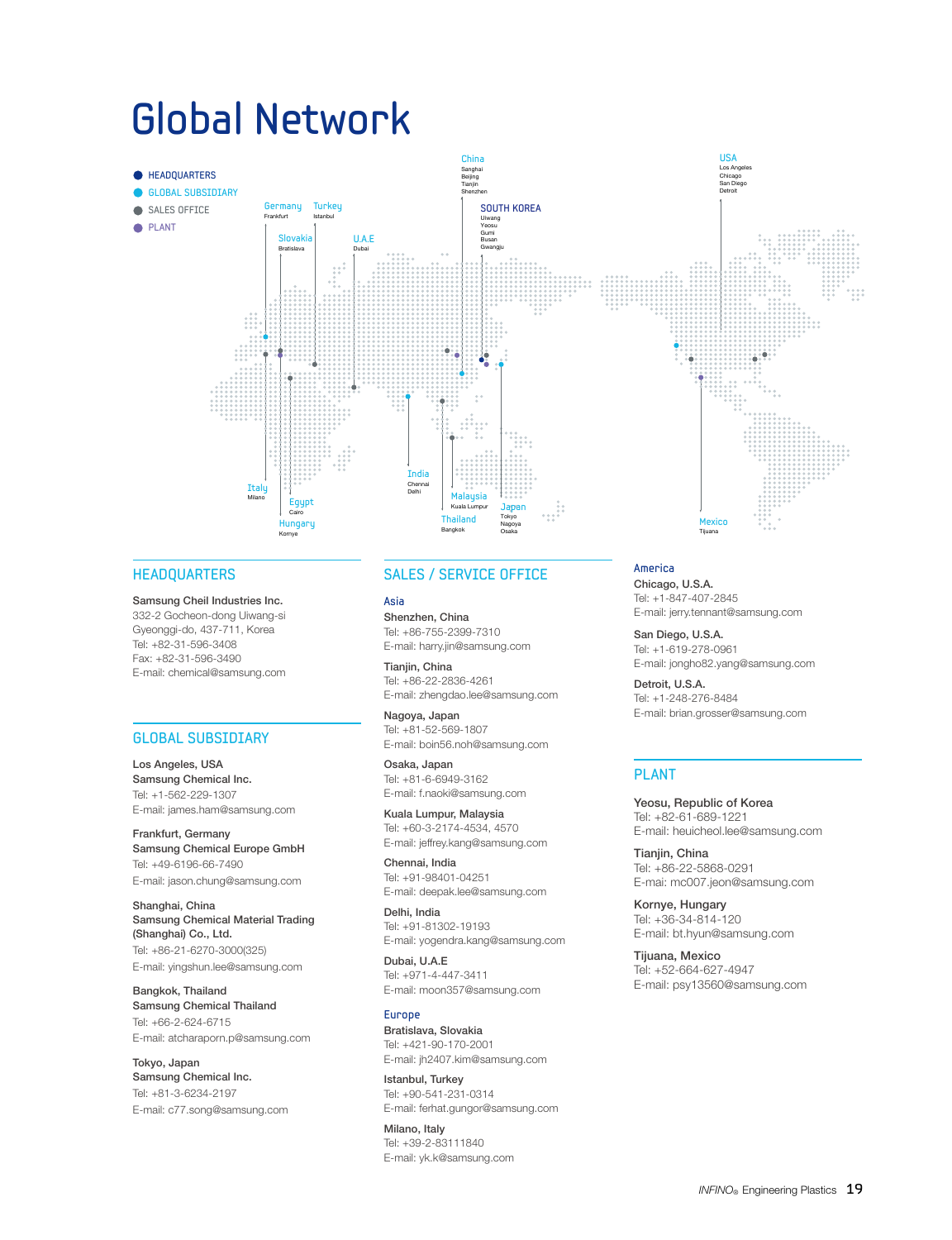### Samsung Cheil Industries - Chemical

F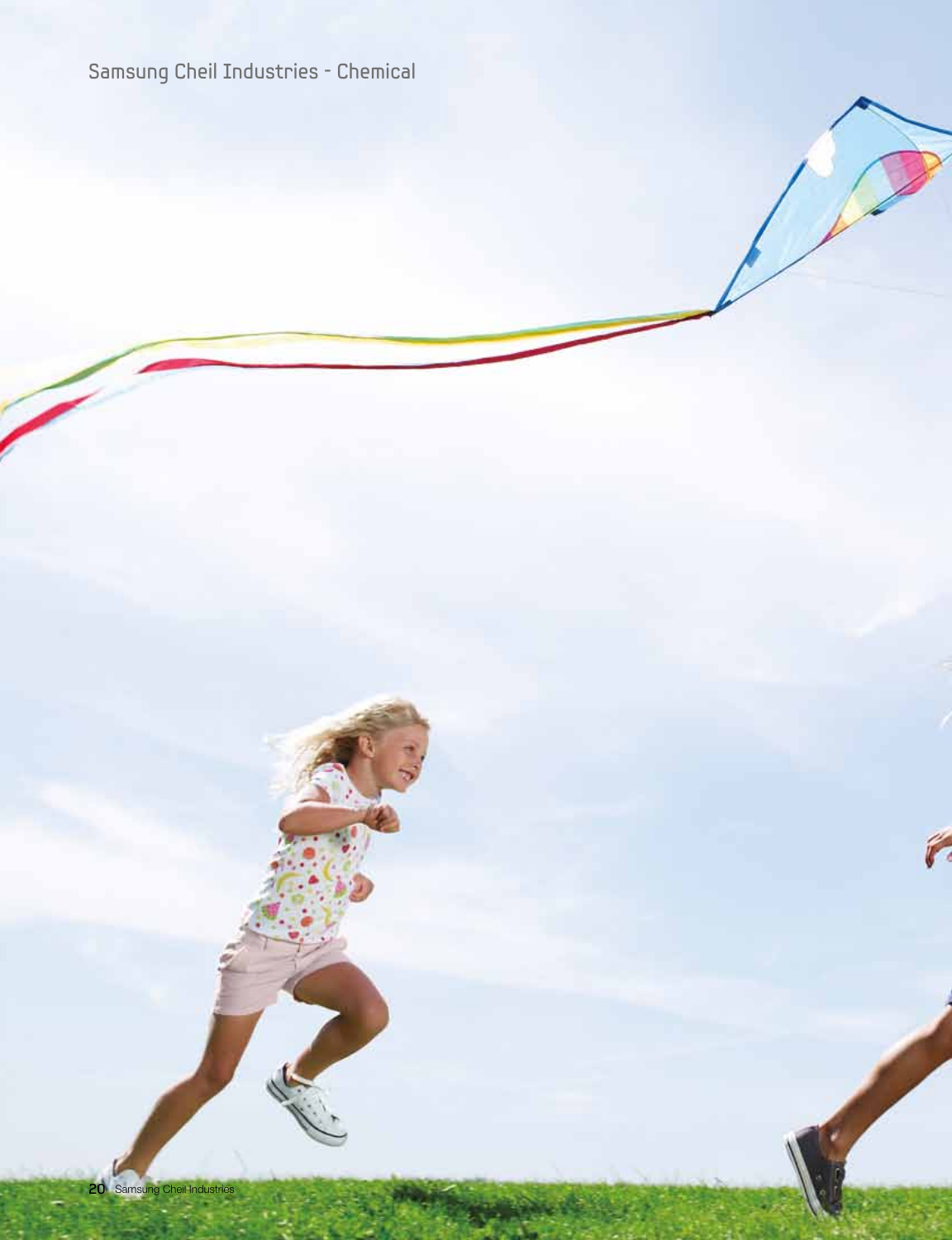## Value+ your imagination

We provide value to turn your imagination into reality with our innovative materials and optimal solutions.

Note The information contained herein is provided by Samsung Cheil Industries, Inc. and its subsidiaries and affiliates (collectively referred to as "SAMSUNG") for information purposes only and should be used by individuals with technical experience and knowledge in the area. Samsung Cheil Industries does not make any representation or warranties of the usefulness or expected result of the information, and does not assume any responsibility whatsoever related to the use of the information. SCI-M-092012